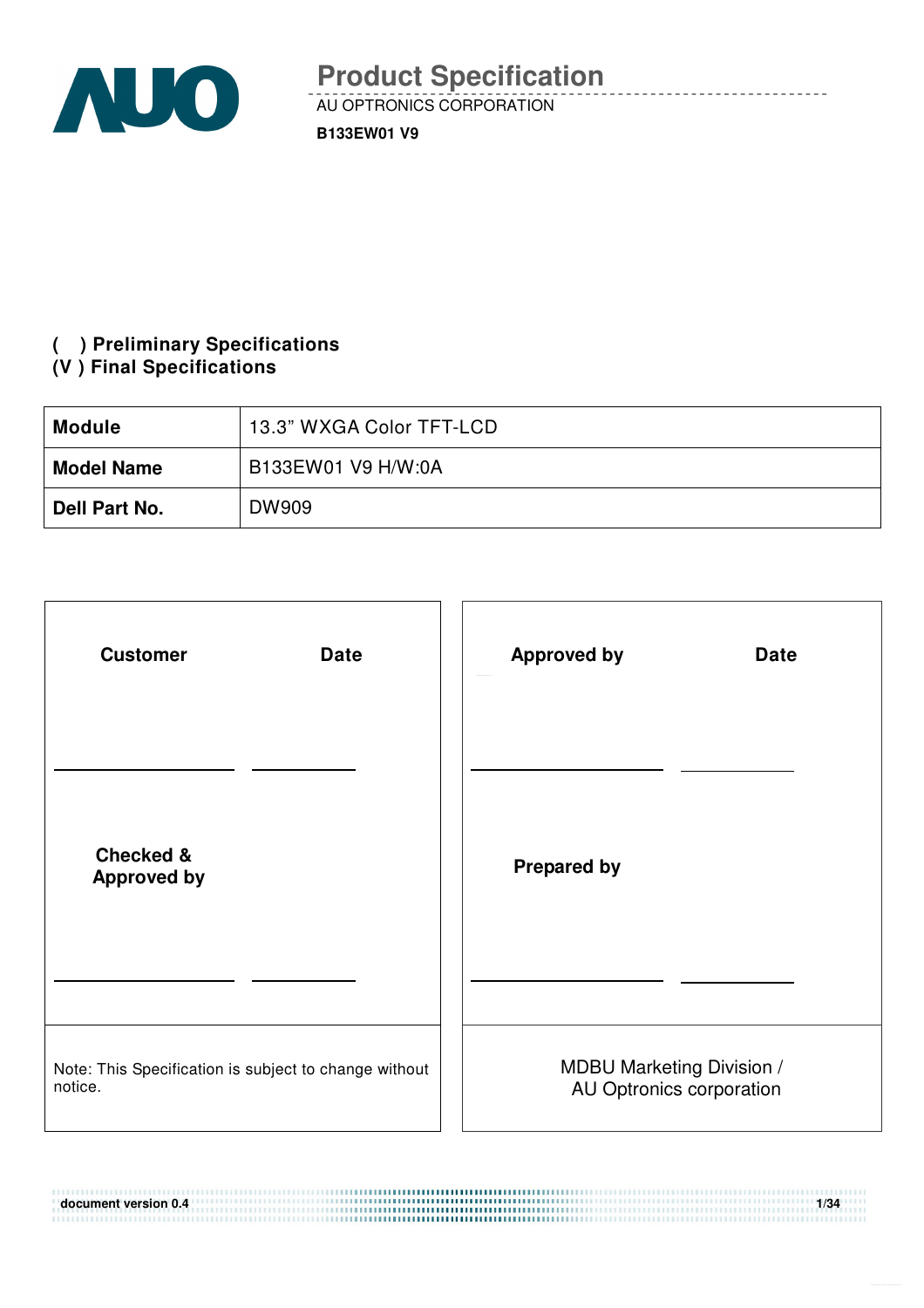

AU OPTRONICS CORPORATION

**B133EW01 V9** 

# **Contents**

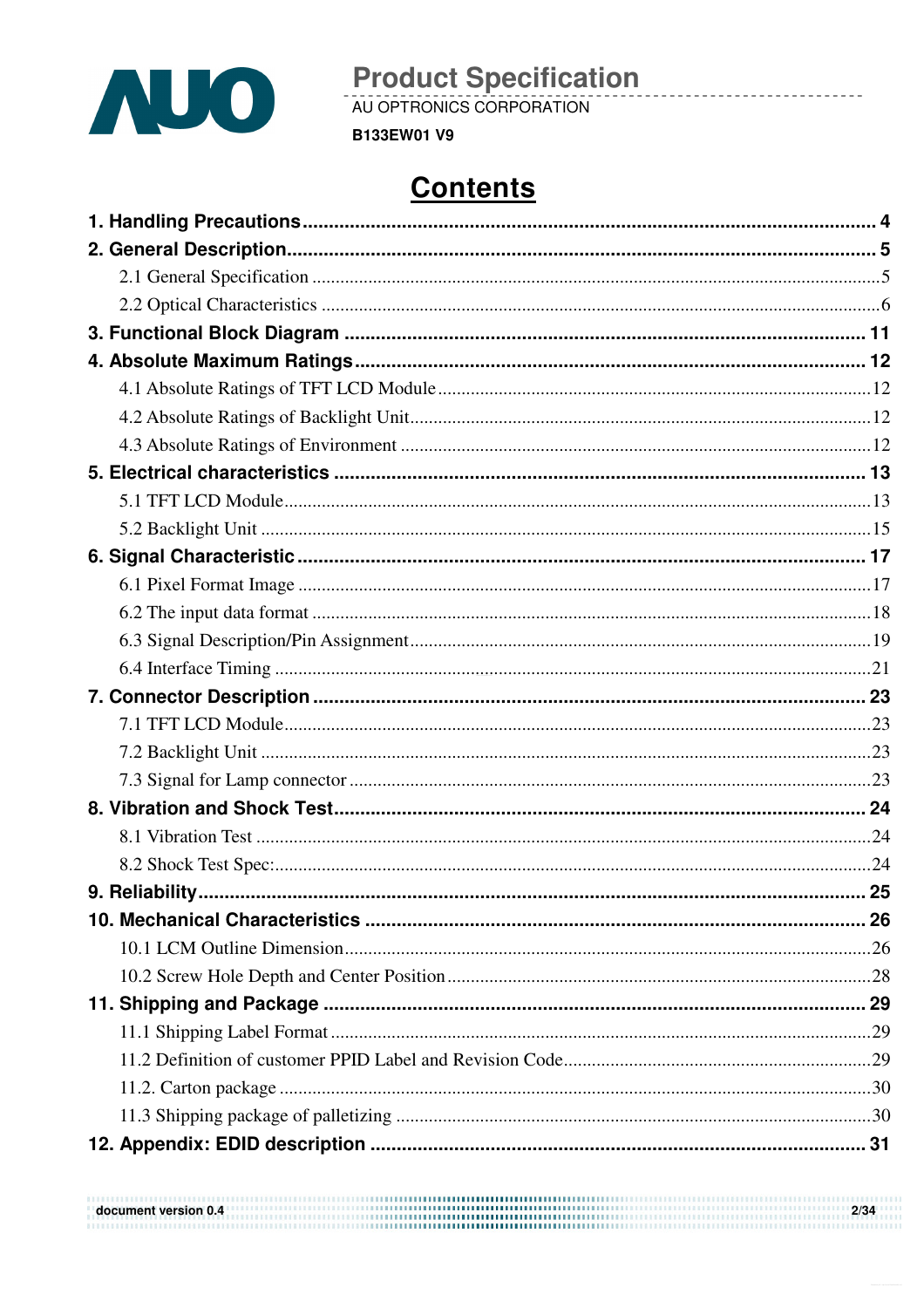

AU OPTRONICS CORPORATION

**B133EW01 V9**

# **Record of Revision**

| <b>Version and Date</b> | Page | Old description                                                             | <b>New Description</b>                                                      | <b>Remark</b> |
|-------------------------|------|-----------------------------------------------------------------------------|-----------------------------------------------------------------------------|---------------|
| 0.12007/11/26           | All  | <b>First Edition for Customer</b>                                           |                                                                             |               |
| 0.22007/12/13           | 29   | Label:REV X00                                                               | Label:REV A00                                                               |               |
| 0.32008/1/22            | 29   |                                                                             | Definition of customer PPID Label and<br><b>Revision Code</b>               |               |
| 0.42008/3/14            |      | Preliminary spec                                                            | Final spec                                                                  |               |
|                         | 6    | Color chromaticity:<br>R(0.580, 0.340), G(0.310, 0.550),<br>B(0.155, 0.155) | Color chromaticity:<br>R(0.600, 0.350), G(0.310, 0.565),<br>B(0.155, 0.150) |               |
|                         |      | 26/27 Lamp wire lenth: 90mm                                                 | Lamp wire lenth: 65mm                                                       |               |

**document version 0.4 3/34**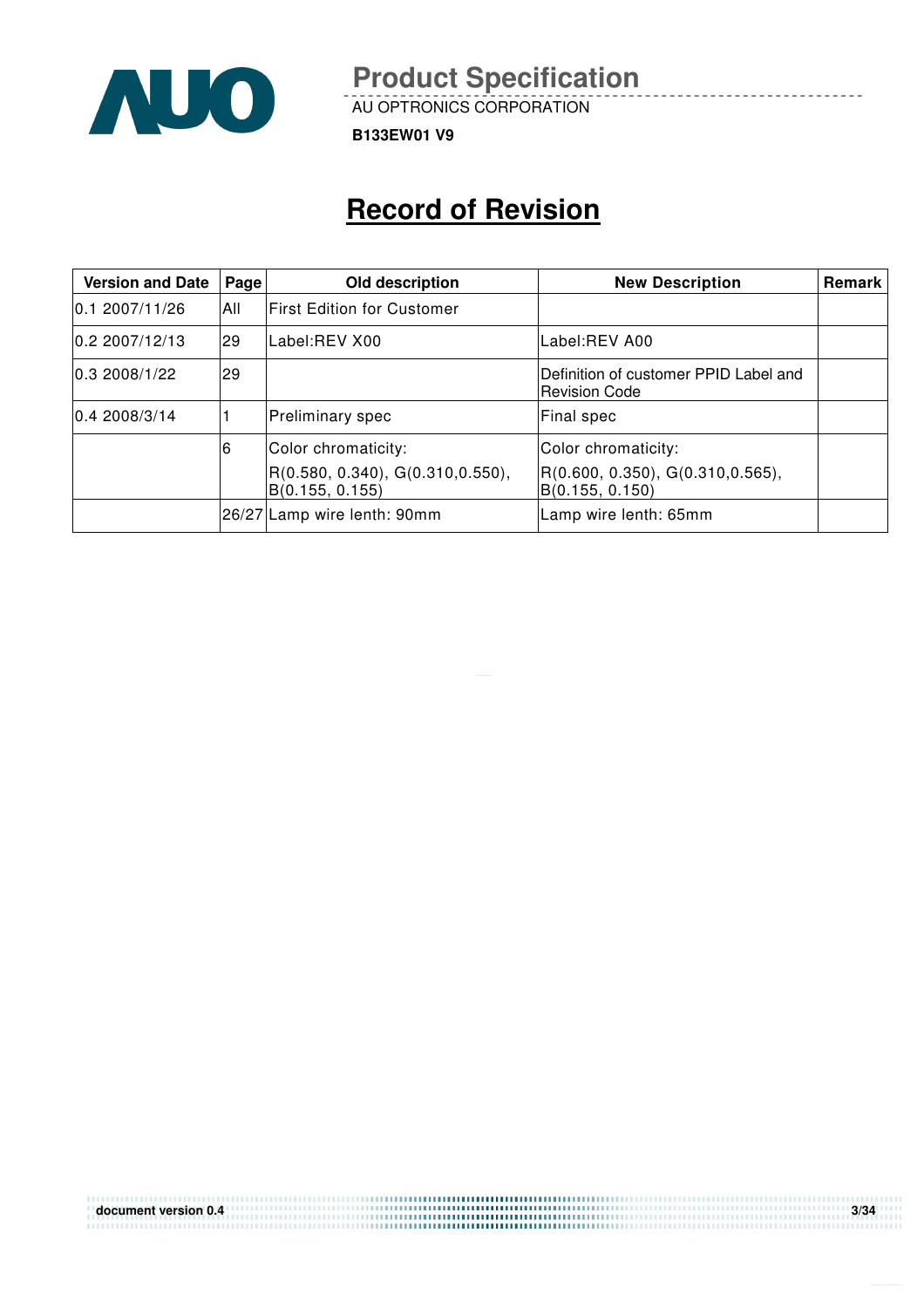

#### **B133EW01 V9**

### **1. Handling Precautions**

- 1) Since front polarizer is easily damaged, pay attention not to scratch it.
- 2) Be sure to turn off power supply when inserting or disconnecting from input connector.
- 3) Wipe off water drop immediately. Long contact with water may cause discoloration or spots.
- 4) When the panel surface is soiled, wipe it with absorbent cotton or other soft cloth.
- 5) Since the panel is made of glass, it may break or crack if dropped or bumped on hard surface.
- 6) Since CMOS LSI is used in this module, take care of static electricity and insure human earth when handling.
- 7) Do not open nor modify the Module Assembly.
- 8) Do not press the reflector sheet at the back of the module to any directions.
- 9) In case if a Module has to be put back into the packing container slot after once it was taken out from the container, do not press the center of the CCFL Reflector edge. Instead, press at the far ends of the CFL Reflector edge softly. Otherwise the TFT Module may be damaged.
- 10) At the insertion or removal of the Signal Interface Connector, be sure not to rotate nor tilt the Interface Connector of the TFT Module.
- 11) After installation of the TFT Module into an enclosure (Notebook PC Bezel, for example), do not twist nor bend the TFT Module even momentary. At designing the enclosure, it should be taken into consideration that no bending/twisting forces are applied to the TFT Module from outside. Otherwise the TFT Module may be damaged.
- 12) Cold cathode fluorescent lamp in LCD contains a small amount of mercury. Please follow local ordinances or regulations for disposal.
- 13) Small amount of materials having no flammability grade is used in the LCD module. The LCD module should be supplied by power complied with requirements of Limited Power Source(, IEC60950 or UL1950), or be applied exemption.
- 14) The LCD module is designed so that the CCFL in it is supplied by Limited Current Circuit(IEC60950 or UL1950). Do not connect the CCFL in Hazardous Voltage Circuit.

document version 0.4 **Martin Controller Construction Controller Construction** Construction Construction Construction Construction 4/34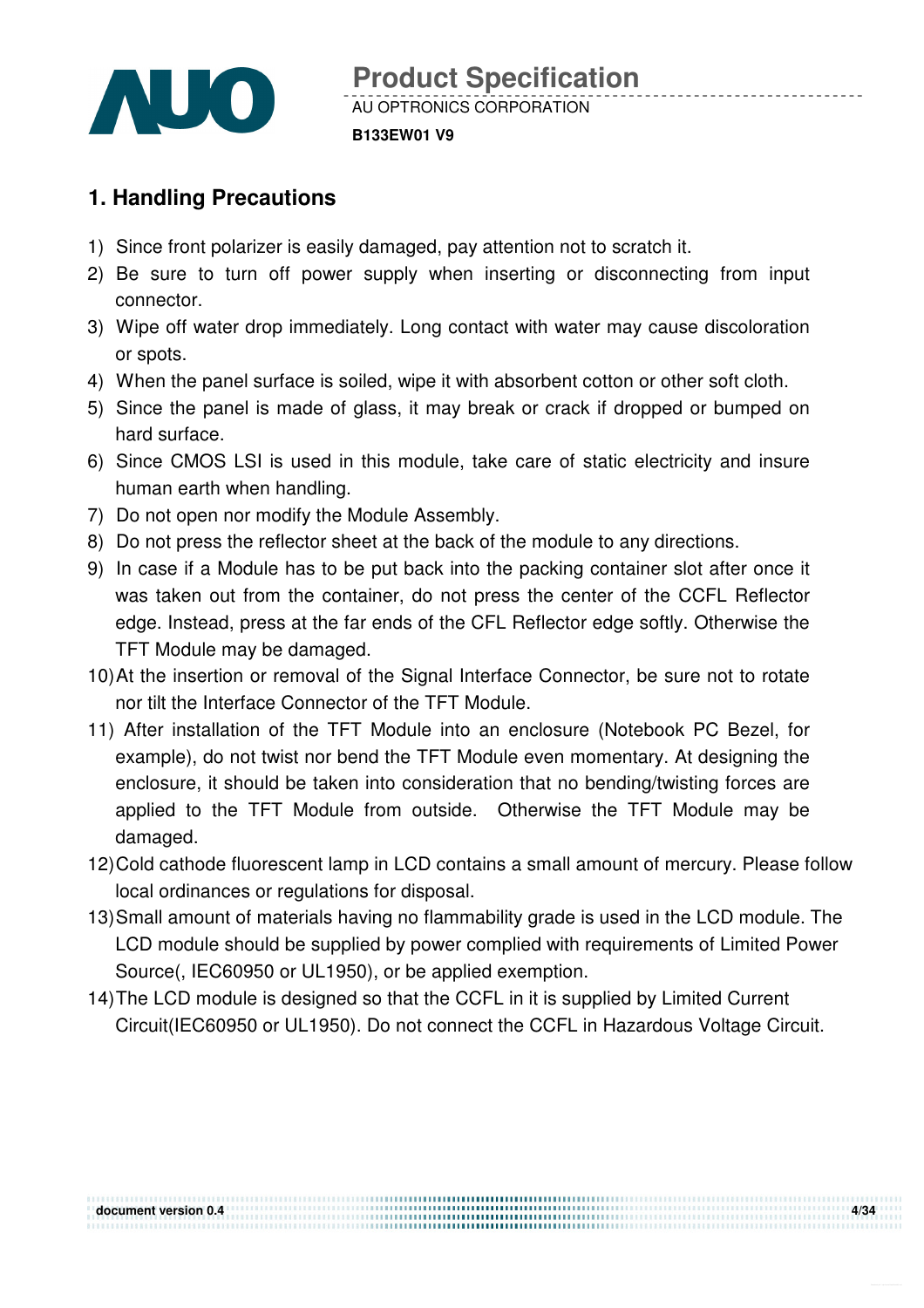

### **2. General Description**

B133EW01 V9 is a Color Active Matrix Liquid Crystal Display composed of a TFT LCD panel, a driver circuit, and backlight system. The screen format is intended to support the WXGA (1280(H) x 800(V)) screen and 262k colors (RGB 6-bits data driver). All input signals are LVDS interface compatible. Inverter of backlight is not included.

B133EW01 V9 is designed for a display unit of notebook style personal computer and industrial machine.

### **2.1 General Specification**

The following items are characteristics summary on the table at 25  $\degree$ C condition:

| <b>Items</b>                                                 | <b>Unit</b>               | <b>Specifications</b>                                                 |
|--------------------------------------------------------------|---------------------------|-----------------------------------------------------------------------|
| Screen Diagonal                                              | [mm]                      | (13.3 W <sup>n</sup> )<br>337.8                                       |
| <b>Active Area</b>                                           | [mm]                      | 286.08 (H) x 178.8 (V)                                                |
| Pixels H x V                                                 |                           | 1280x3(RGB) x 800                                                     |
| <b>Pixel Pitch</b>                                           | [mm]                      | $0.2235 \times 0.2235$                                                |
| <b>Pixel Arrangement</b>                                     |                           | R.G.B. Vertical Stripe                                                |
| <b>Display Mode</b>                                          |                           | Normally White                                                        |
| White Luminance (IccFL=6.0mA)<br>Note: IccFL is lamp current | $\lceil cd/m^2 \rceil$    | 220 typ. (5 points average)<br>200 min. (5 points average)<br>(Note1) |
| <b>Luminance Uniformity</b>                                  |                           | 1.25 max. $(5 \text{ points})$                                        |
| <b>Contrast Ratio</b>                                        |                           | 400 typ                                                               |
| <b>Optical Rise Time/Fall Time</b>                           | [msec]                    | 16 typ.                                                               |
| Nominal Input Voltage VDD                                    | [Volt]                    | $+3.3$ typ.                                                           |
| <b>Power Consumption</b>                                     | [Watt]                    | 5.2 max.(without inverter)                                            |
| Weight                                                       | [Grams]                   | 365 max.                                                              |
| <b>Physical Size</b>                                         | [mm]                      | 299.5 max. (W) x 195.5 max. (H) x 5.5                                 |
| <b>Electrical Interface</b>                                  |                           | 1 channel LVDS                                                        |
| <b>Surface Treatment</b>                                     |                           | AG, Hardness 3H,                                                      |
| <b>Support Color</b>                                         |                           | 262K colors (RGB 6-bit)                                               |
| <b>Temperature Range</b>                                     |                           | 0 to $+50$                                                            |
| Operating                                                    | $\lceil{^{\circ}C}\rceil$ | $-20$ to $+60$                                                        |
| Storage (Non-Operating)                                      | [C]                       |                                                                       |
| RoHS Compliance                                              |                           | <b>RoHS Compliance</b>                                                |

**document version 0.4** 5/34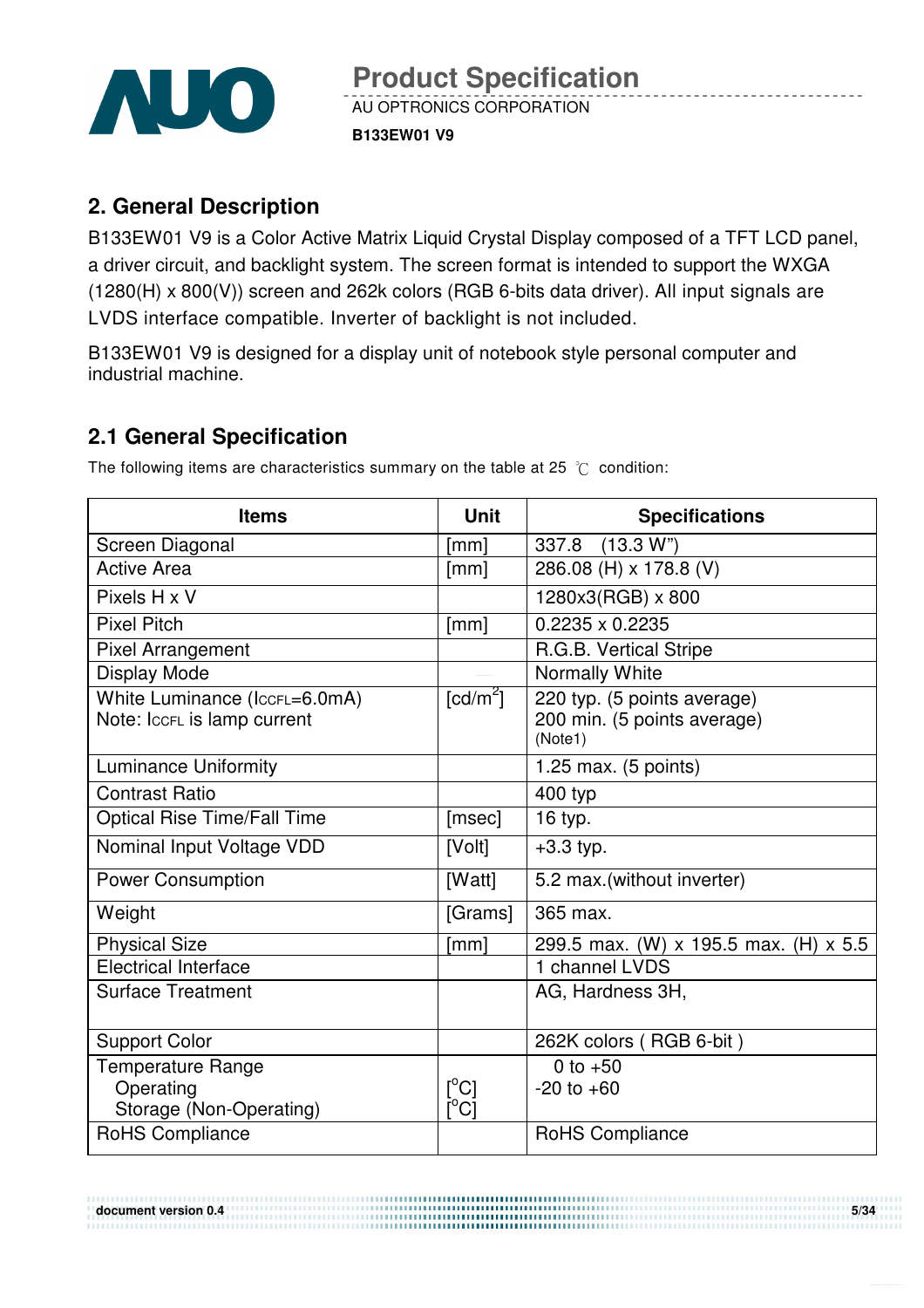

AU OPTRONICS CORPORATION

**B133EW01 V9**

### **2.2 Optical Characteristics**

The optical characteristics are measured under stable conditions at  $25^{\circ}$  (Room Temperature):

| <b>Item</b>                             | <b>Unit</b>            | <b>Conditions</b>     |                    | Min.  | Typ.  | Max.  | <b>Note</b>    |
|-----------------------------------------|------------------------|-----------------------|--------------------|-------|-------|-------|----------------|
| <b>White Luminance</b><br>$lccFL=6.0mA$ | $\lceil cd/m^2 \rceil$ | 5 points average      |                    | 200   | 220   |       | 1, 4, 5.       |
| Viewing Angle                           | [degree]               | Horizontal            | (Right)            | 40    | 45    |       | 8              |
|                                         | [degree]               | $CR = 10$             | (Left)             | 40    | 45    |       |                |
|                                         | [degree]               | Vertical<br>$CR = 10$ | (Upper)<br>(Lower) | 15    | 25    |       |                |
|                                         | [degree]               |                       |                    | 30    | 35    |       |                |
| <b>Luminance Uniformity</b>             |                        | 5 Points              |                    |       |       | 1.25  | 1              |
| <b>Luminance Uniformity</b>             |                        | 13 Points             |                    |       |       | 1.50  | $\overline{2}$ |
| <b>CR: Contrast Ratio</b>               |                        |                       |                    | 300   | 400   |       | 6              |
| Cross talk                              | $\%$                   |                       |                    |       |       | 4     | $\overline{7}$ |
| <b>Response Time</b>                    | [msec]                 | Rising                |                    |       | 4     | 8     | 8              |
|                                         | [msec]                 | Falling               |                    |       | 12    | 17    |                |
|                                         | [msec]                 | Rising + Falling      |                    |       | 16    | 25    |                |
| Color / Chromaticity                    |                        | Red x                 |                    | 0.580 | 0.600 | 0.620 | 2,8            |
| Coordinates<br>(CIE 1931)               |                        | Red y                 |                    | 0.330 | 0.350 | 0.370 |                |
|                                         |                        | Green x               |                    | 0.290 | 0.310 | 0.330 |                |
|                                         |                        | Green y               |                    | 0.545 | 0.565 | 0.585 |                |
|                                         |                        | Blue x                |                    | 0.135 | 0.155 | 0.175 |                |
|                                         |                        | Blue y                |                    | 0.130 | 0.150 | 0.170 |                |
|                                         |                        | White x               |                    | 0.293 | 0.313 | 0.333 |                |
|                                         |                        | White y               |                    | 0.309 | 0.329 | 0.349 |                |

Note 1: 5 points position (Display area : 286.08 (H) x 178.8 (V)mm)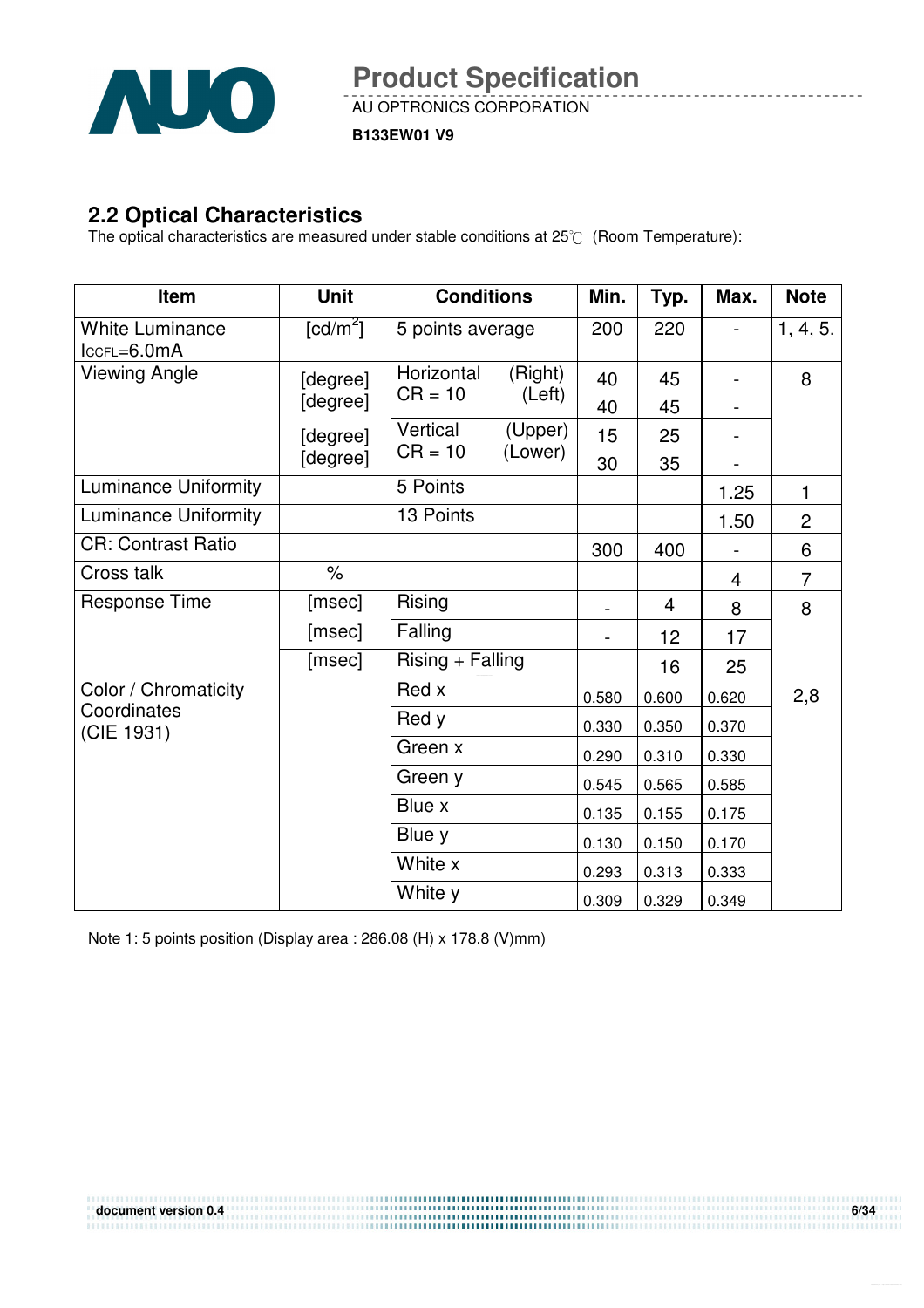

AU OPTRONICS CORPORATION

**B133EW01 V9**



Note 2: 13 points position



Note 3: The luminance uniformity of 5 and 13 points is defined by dividing the maximum luminance values by the minimum test point luminance

$$
\delta_{\text{W5}} = \frac{\text{Maximum brightness of five points}}{\text{Minimum brightness of five points}}
$$
\n
$$
\delta_{\text{W13}} = \frac{\text{Maximum brightness of thirteen points}}{\text{Minimum brightness of thirteen points}}
$$

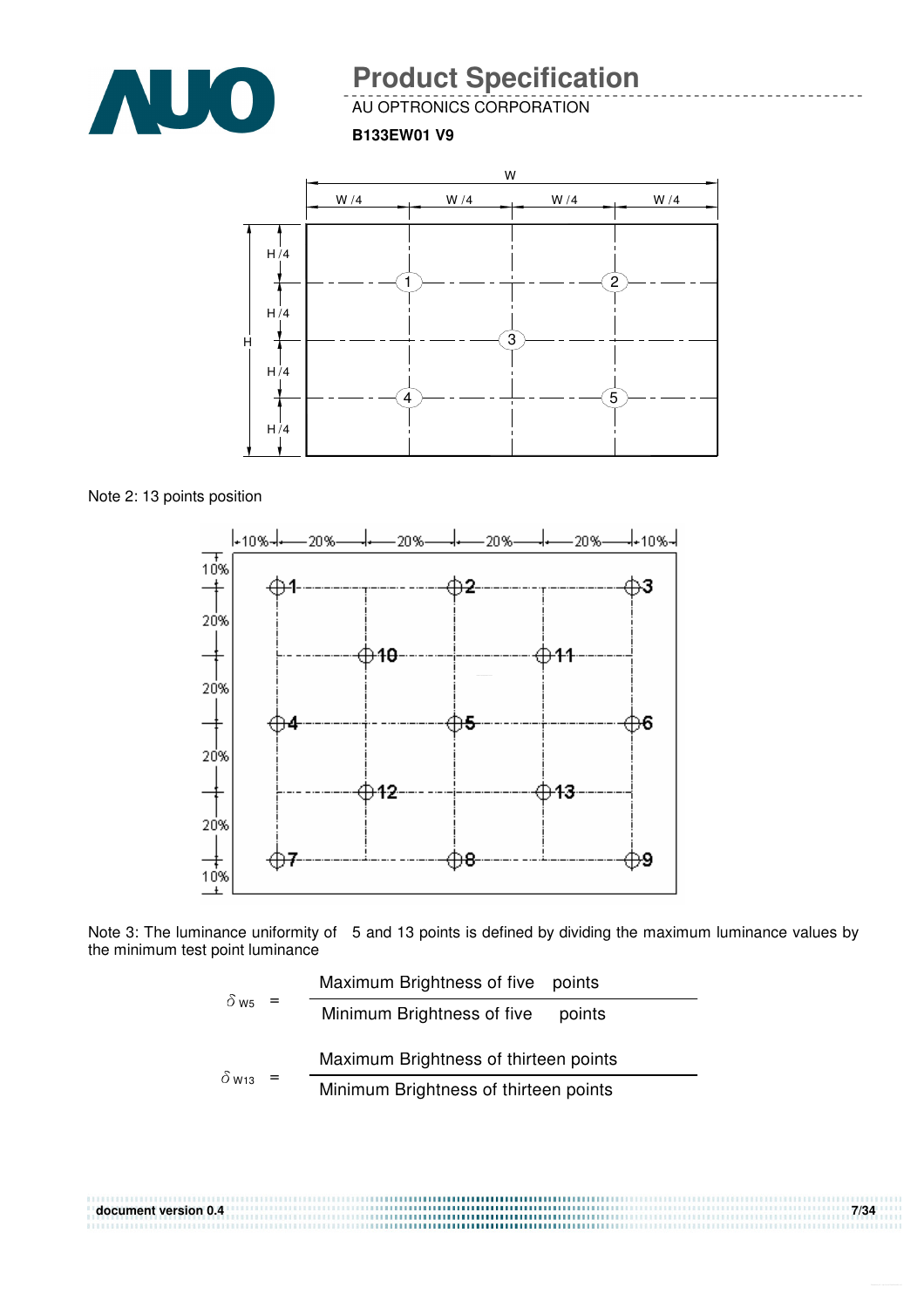

#### Note 4: Measurement method

The LCD module should be stabilized at given temperature for 30 minutes to avoid abrupt temperature change during measuring. In order to stabilize the luminance, the measurement should be executed after lighting Backlight for 30 minutes in a stable, windless and dark room.



Center of the screen

Note 5: Definition of Average Luminance of White  $(Y_L)$ :

Measure the luminance of gray level 63 at 5 points  $Y_L = [L (1) + L (2) + L (3) + L (4) + L (5)] / 5$ 

L (x) is corresponding to the luminance of the point X at Figure in Note (1).

Note 6: Definition of contrast ratio:

Contrast ratio is calculated with the following formula.

Contrast ratio  $(CR)$ = Brightness on the "White" state Brightness on the "Black" state

| document version 0.4 | 8/34 |
|----------------------|------|
|                      |      |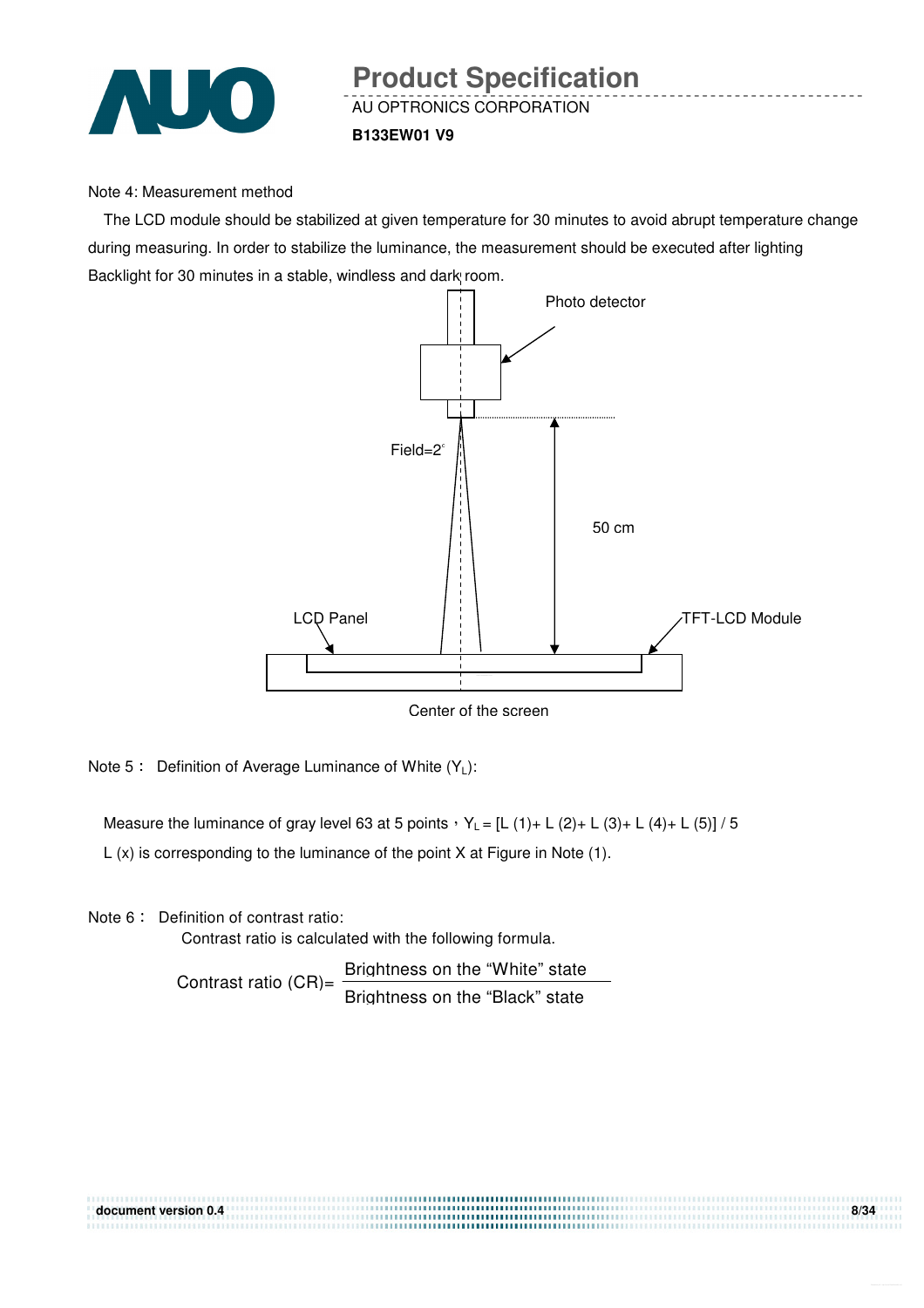

**B133EW01 V9**

Note 7: Definition of Cross Talk (CT)  $CT = |Y_B - Y_A| / Y_A \times 100$  (%)

Where

YA = Luminance of measured location without gray level 0 pattern (cd/m2)

 $Y_B$  = Luminance of measured location with gray level 0 pattern (cd/m2)



Note 8: Definition of response time:

The output signals of BM-7 or equivalent are measured when the input signals are changed from "Black" to "White" (falling time) and from "White" to "Black" (rising time), respectively. The response time interval between the 10% and 90% of amplitudes. Refer to figure as below.

**document version 0.4 9/34** 

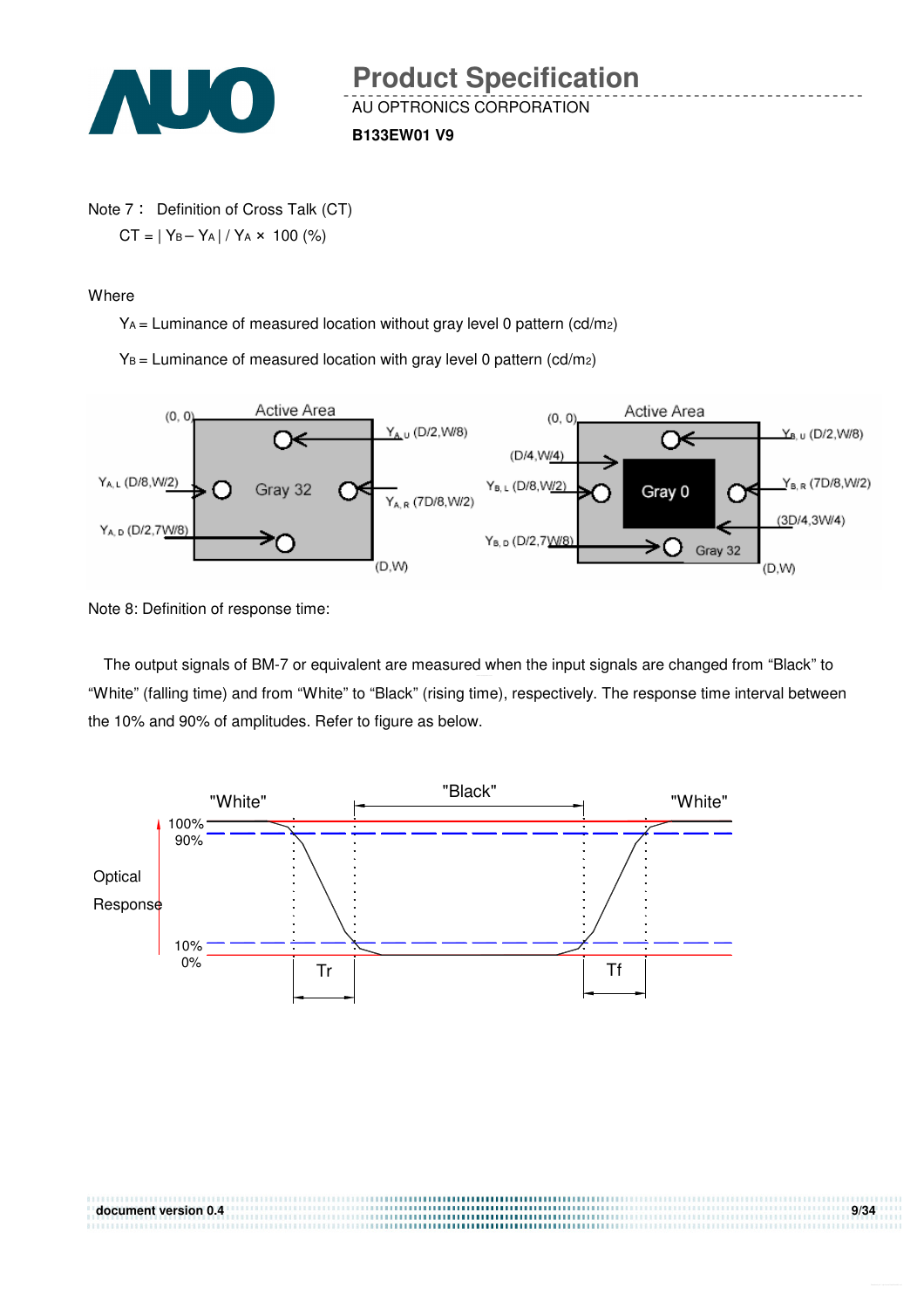

AU OPTRONICS CORPORATION **B133EW01 V9 Product Specification** 

Note 8. Definition of viewing angle

Viewing angle is the measurement of contrast ratio  $\geq$  10, at the screen center, over a 180° horizontal and 180° vertical range (off-normal viewing angles). The 180° viewing angle range is broken down as follows; 90° ( $\theta$ ) horizontal left and right and 90° ( $\Phi$ ) vertical, high (up) and low (down). The measurement direction is typically perpendicular to the display surface with the screen rotated about its center to develop the desired measurement viewing angle.



**document version 0.4** 10/34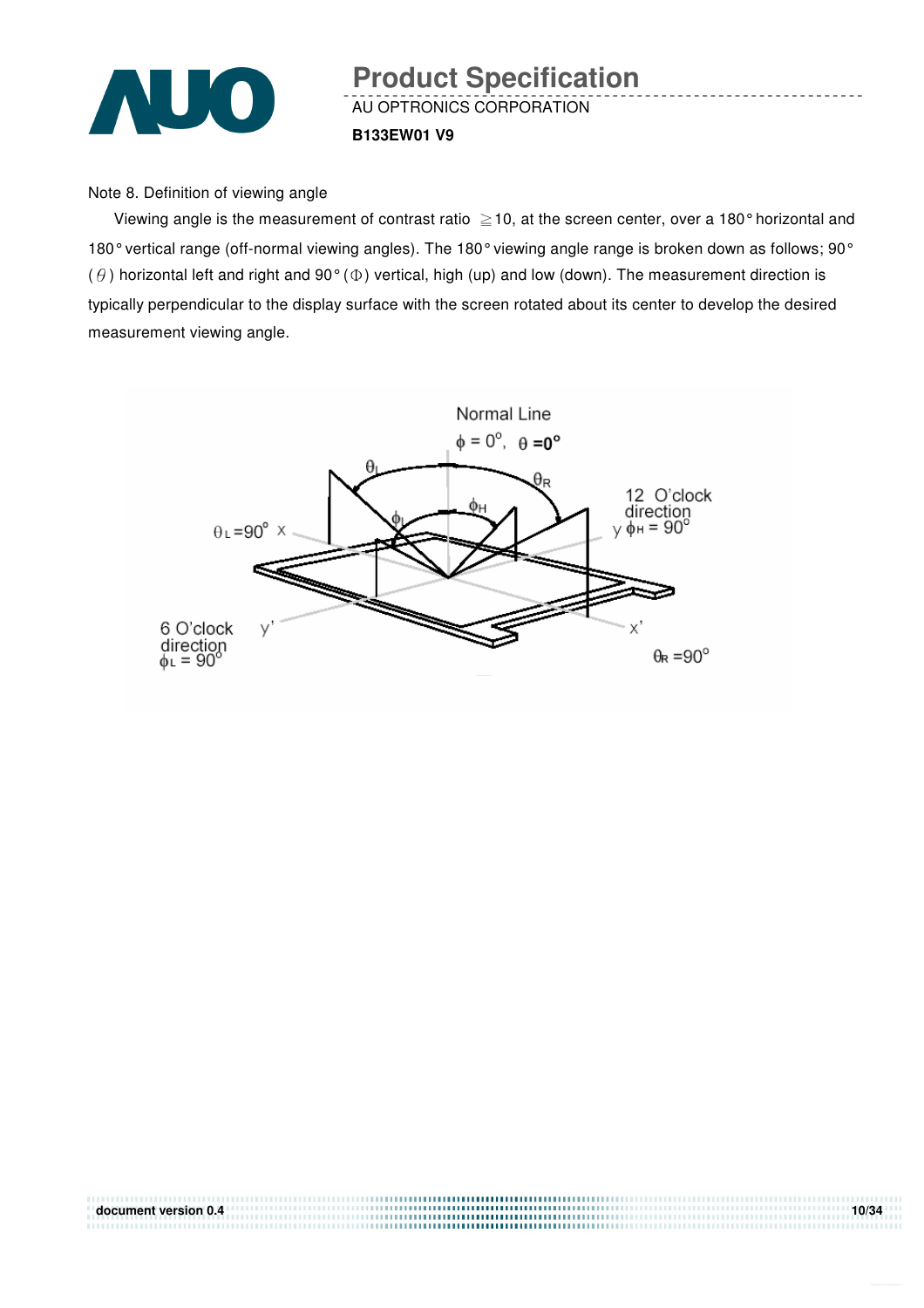

**B133EW01 V9**

### **3. Functional Block Diagram**

The following diagram shows the functional block of the 13. 3inches wide Color TFT/LCD Module:



**document version 0.4** 11/34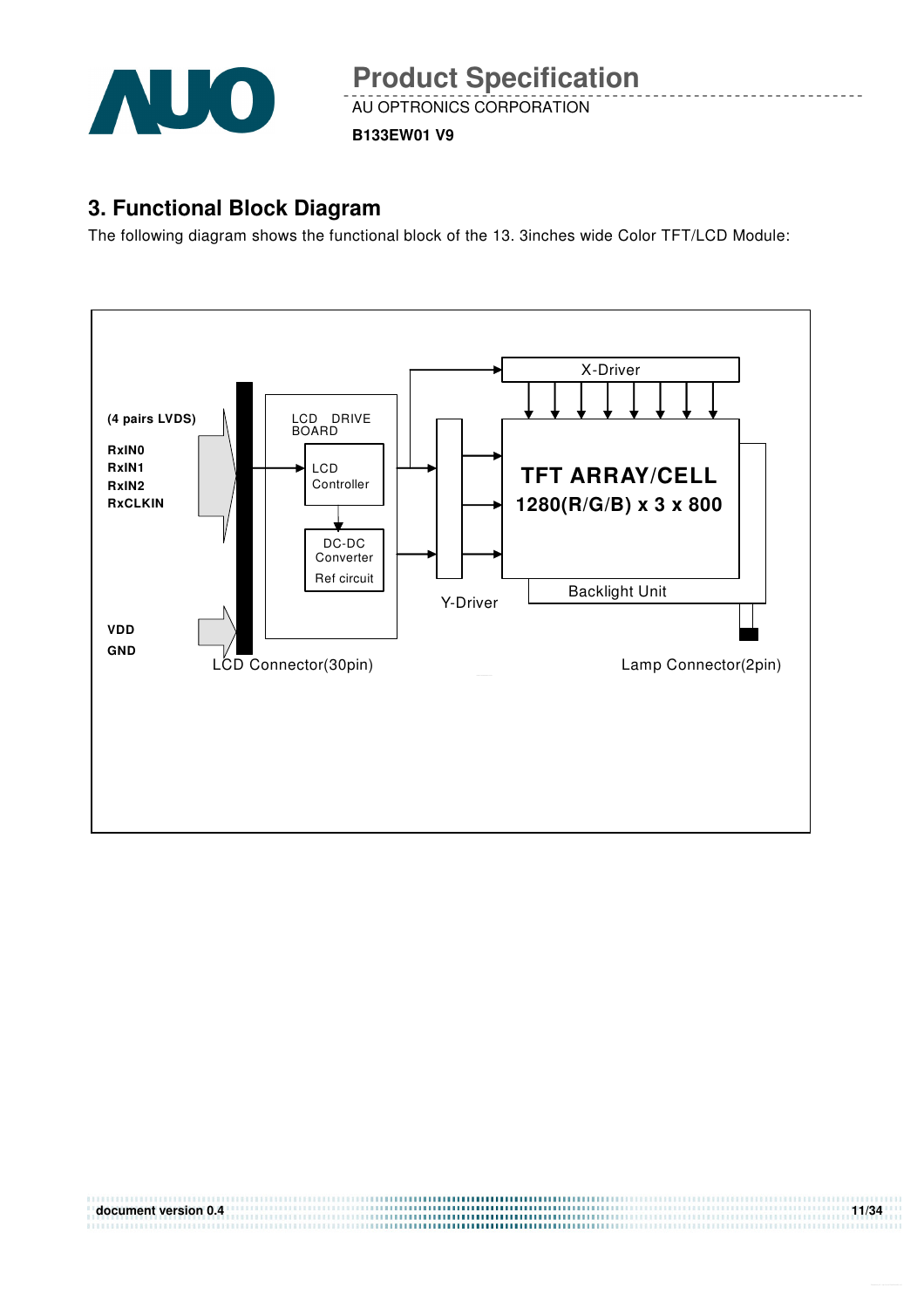

AU OPTRONICS CORPORATION

#### **B133EW01 V9**

### **4. Absolute Maximum Ratings**

Absolute maximum ratings of the module are as following:

#### **4.1 Absolute Ratings of TFT LCD Module**

| Item                    | Svmbol | Min  | Max  | Unit   | Conditions |
|-------------------------|--------|------|------|--------|------------|
| Logic/LCD Drive Voltage | Vin    | -0.3 | +4.U | [Volt] | Note 1 C   |

### **4.2 Absolute Ratings of Backlight Unit**

| ltem            | 3vmbol      | Min | <b>Max</b> | Unit     | <b>Conditions</b> |
|-----------------|-------------|-----|------------|----------|-------------------|
| CCFL<br>Current | <b>CCFL</b> |     | cс<br>ხ. მ | ∣mA∣ rms | Note<br>ے, ا      |

### **4.3 Absolute Ratings of Environment**

| <b>Item</b>                  | Symbol     | Min   | Max   | Unit                                    | <b>Conditions</b> |
|------------------------------|------------|-------|-------|-----------------------------------------|-------------------|
| <b>Operating Temperature</b> | TOP        |       | +50   | $\mathop{\rm l}{\rm ^\circ C}{\rm l}$   | Note 3            |
| <b>Operation Humidity</b>    | <b>HOP</b> | 5     | 95    | [%RH]                                   | Note 3            |
| Storage Temperature          | TST        | $-20$ | $+60$ | $\mathsf{I}^\circ\mathsf{C} \mathsf{I}$ | Note 3            |
| <b>Storage Humidity</b>      | HST        | 5     | 95    | [%RH]                                   | Note 3            |

Note 1: At Ta  $(25^{\circ}\text{C})$ 

Note 2: Permanent damage to the device may occur if exceed maximum values

Note 3: For quality performance, please refer to AUO IIS(Incoming Inspection Standard).

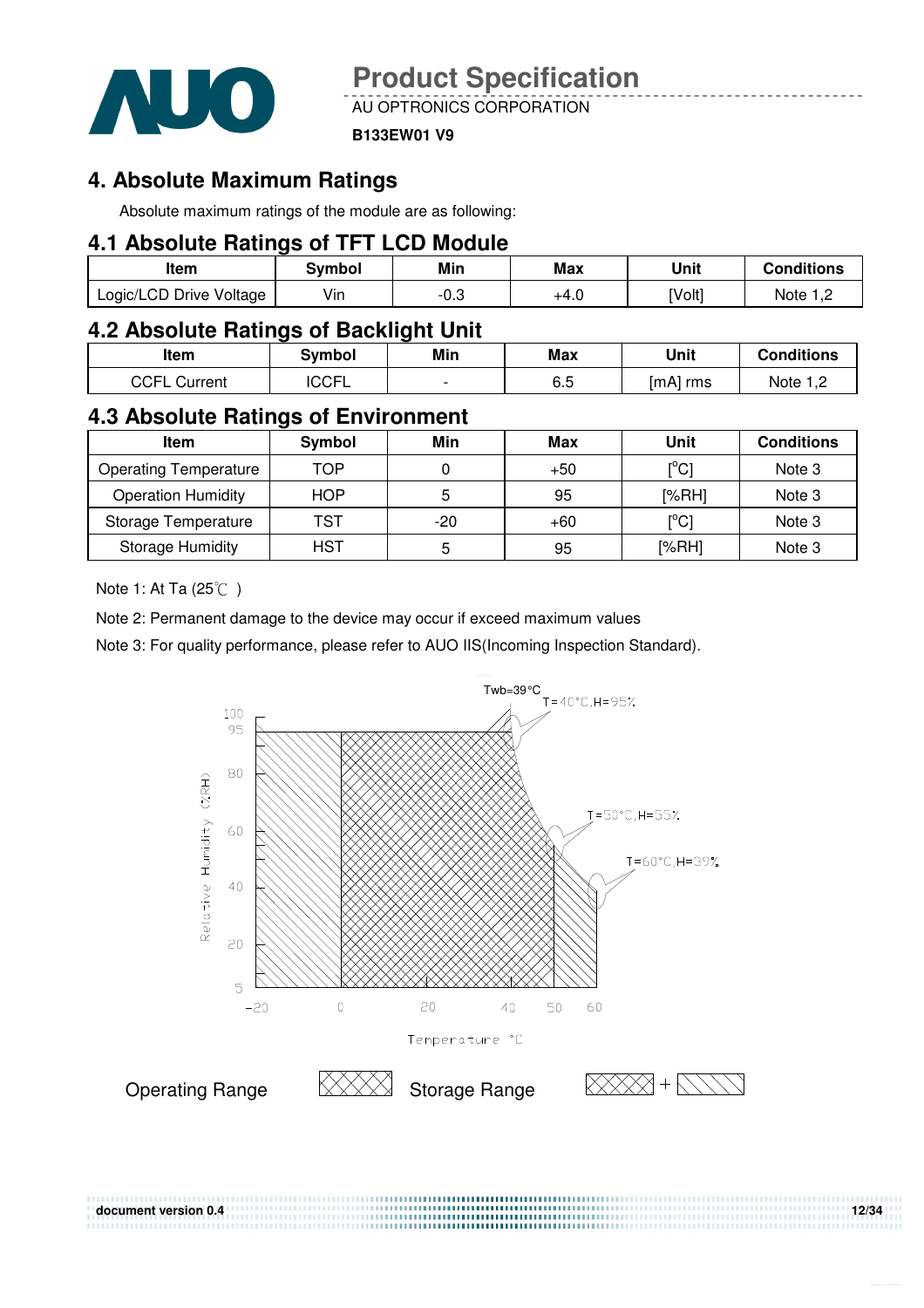

#### **B133EW01 V9**

### **5. Electrical characteristics**

### **5.1 TFT LCD Module**

### **5.1.1 Power Specification**

Input power specifications are as follows;

| <b>Symble</b> | <b>Parameter</b>                                      | Min | Typ | <b>Max</b> | <b>Units</b>  | <b>Note</b> |
|---------------|-------------------------------------------------------|-----|-----|------------|---------------|-------------|
| <b>VDD</b>    | Logic/LCD Drive<br>Voltage                            | 3.0 | 3.3 | 3.6        | [Volt]        |             |
| <b>PDD</b>    | <b>VDD Power</b>                                      |     |     | 1.0        | [Watt]        | Note 1      |
| <b>IDD</b>    | <b>IDD Current</b>                                    |     | 200 | 2500       | [mA]          | Note 1      |
| <b>IRush</b>  | <b>Inrush Current</b>                                 |     |     | 1500       | [mA]          | Note 2      |
| <b>VDDrp</b>  | Allowable<br>Logic/LCD Drive<br><b>Ripple Voltage</b> |     |     | 100        | [mV]<br>$p-p$ |             |

Note 1 : Maximum Measurement Condition : Black Patterm

Note 2: Measure Condition





**Vin rising time** 

**document version 0.4** 13/34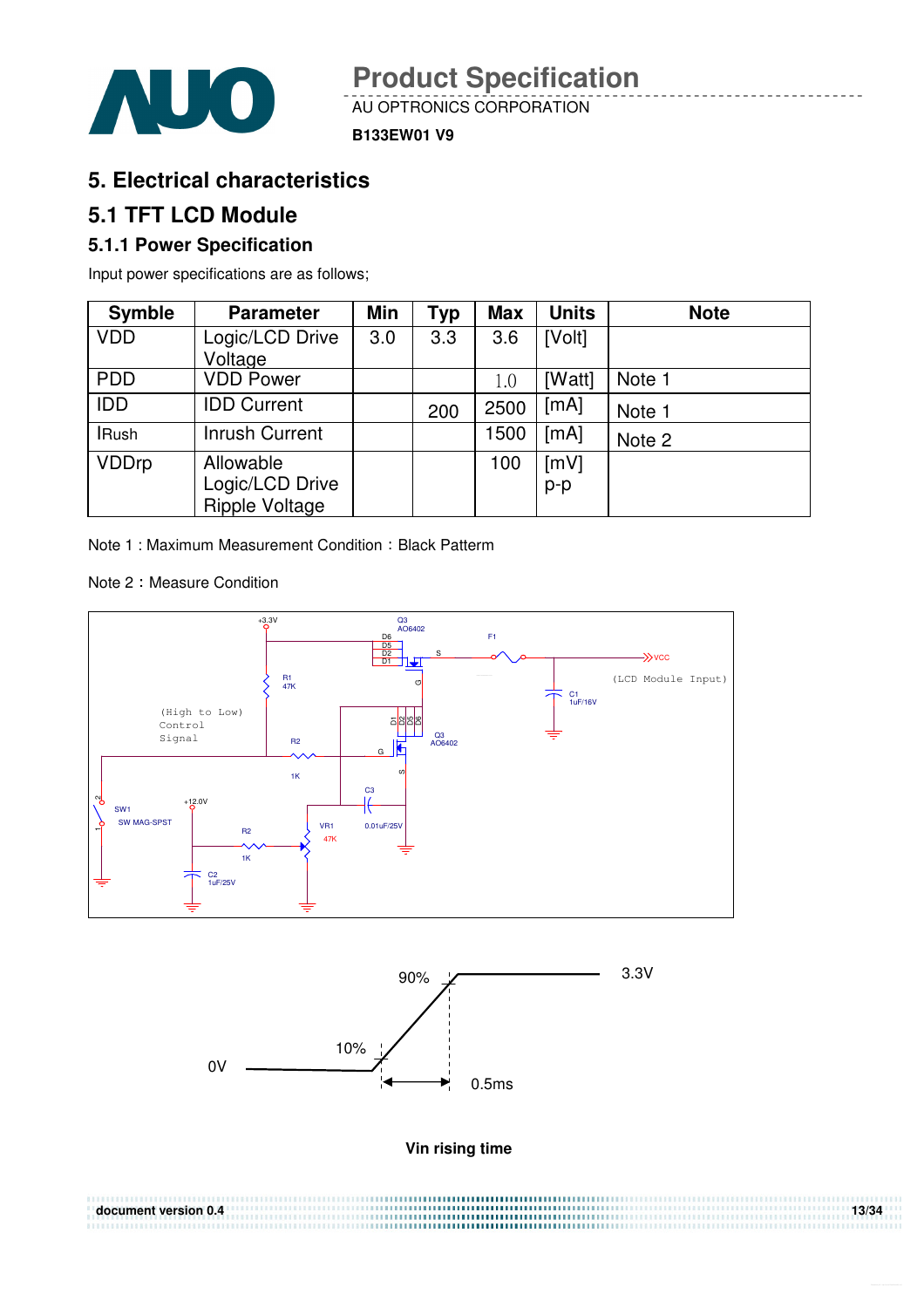

**B133EW01 V9**

### **5.1.2 Signal Electrical Characteristics**

Input signals shall be low or High-impedance state when VDD is off.

Signal electrical characteristics are as follows;

| <b>Parameter</b> | <b>Condition</b>                                 | Min    | <b>Max</b> | <b>Unit</b> |
|------------------|--------------------------------------------------|--------|------------|-------------|
| Vth              | Differential Input High<br>Threshold (Vcm=+1.2V) |        | 100        | [mV]        |
| Vtl              | Differential Input Low<br>Threshold (Vcm=+1.2V)  | $-100$ |            | [mV]        |
| Vcm              | <b>Differential Input</b><br>Common Mode Voltage | 1.0    | 1.5        | [V]         |

Note: LVDS Differential Voltage

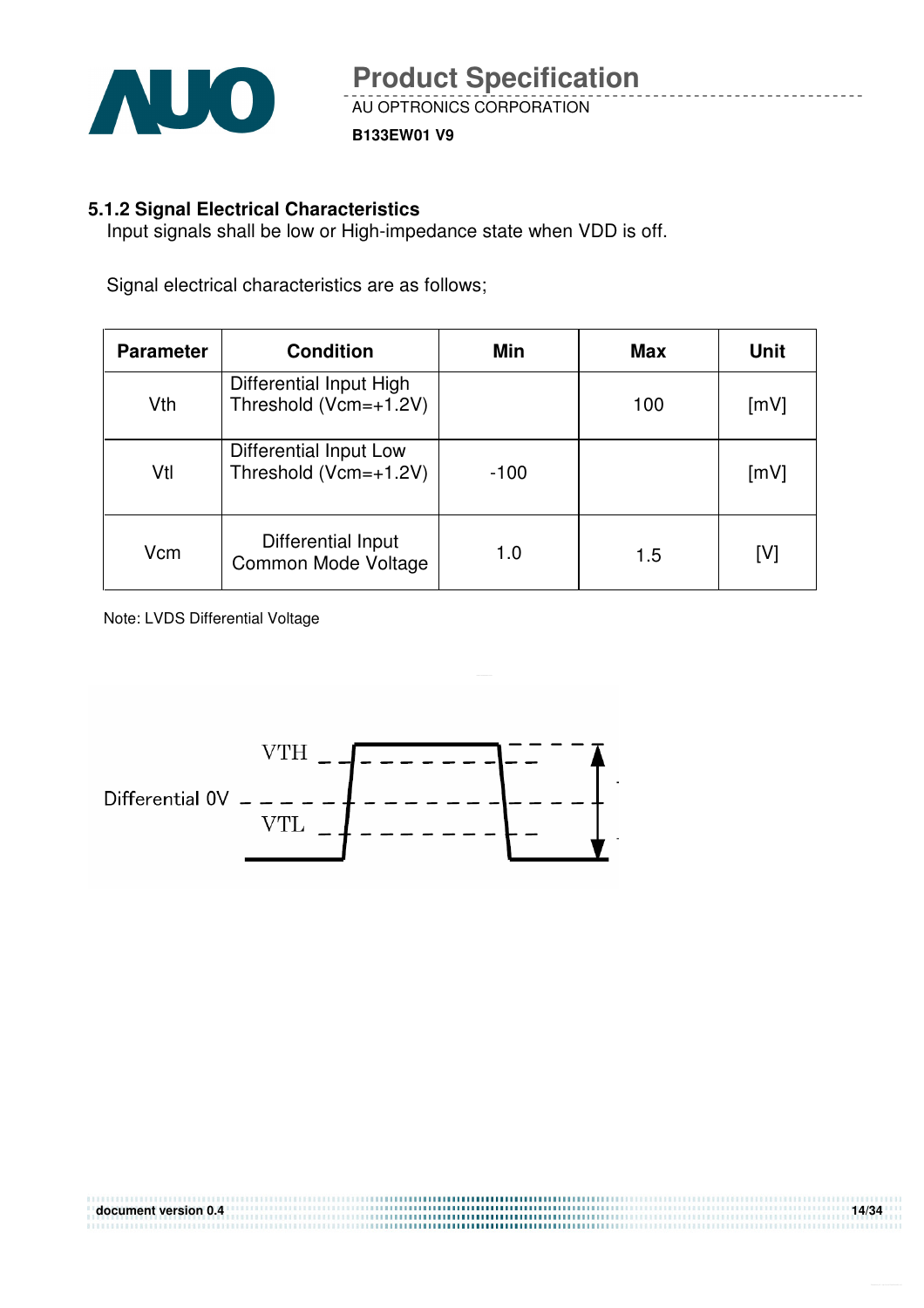

AU OPTRONICS CORPORATION

**B133EW01 V9**

### **5.2 Backlight Unit**

Parameter guideline for CCFL Inverter

| <b>Parameter</b>                           | Min  | <b>Typ</b> | <b>Max</b> | <b>Units</b>           | <b>Condition</b>               |
|--------------------------------------------|------|------------|------------|------------------------|--------------------------------|
| <b>White Luminance</b><br>5 points average | 200  | 220        |            | $\lceil cd/m^2 \rceil$ | $(Ta=25^\circ C)$              |
| <b>CCFL current(IccFL)</b>                 | 2.0  | 6.0        | 7.0        | $[mA]$ rms             | $(Ta=25^{\circ}C)$<br>Note 2   |
| <b>CCFL Frequency (FccFL)</b>              | 45   | 62         | 70         | [KHz]                  | $(Ta=25^{\circ}C)$<br>Note 3,4 |
| <b>CCFL Ignition Voltage(Vs)</b>           | 1315 |            |            | [Volt] rms             | $(Ta=0^{\circ}C)$<br>Note 5    |
| <b>CCFL Ignition Voltage(Vs)</b>           | 1095 |            |            | [Volt] rms             | $(Ta=25^{\circ}C)$<br>Note 5   |
| <b>CCFL Voltage (Reference)</b><br>(VCCFL) | 608  | 640        | 672        | [Volt] rms             | $(Ta=25^{\circ}C)$<br>Note 6   |
| <b>CCFL Power consumption</b><br>(PccFL)   |      | 3.85       | 4.2        | [Watt]                 | $(Ta=25^{\circ}C)$<br>Note 6   |

Note 1: Typ are AUO recommended Design Points.

\*1 All of characteristics listed are measured under the condition using the AUO Test inverter.

\*2 In case of using an inverter other than listed, it is recommended to check the inverter carefully.

Sometimes, interfering noise stripes appear on the screen, and substandard luminance or flicker at low power may happen.

\*3 In designing an inverter, it is suggested to check safety circuit very carefully. Impedance of CCFL, for instance, becomes more than 1 [M ohm] when CFL is damaged.

\*4 Generally, CCFL has some amount of delay time after applying kick-off voltage. It is recommended to keep on applying kick-off voltage for 1 [Sec] until discharge.

\*5 CCFL discharge frequency must be carefully chosen so as not to produce interfering noise stripes on the screen.

\*6 Reducing CCFL current increases CCFL discharge voltage and generally increases CCFL discharge frequency. So all the parameters of an inverter should be carefully designed so as not to produce too much leakage current from high-voltage output of the inverter.

Note 2: It should be employed the inverter which has "Duty Dimming", if ICCFL is less than 4mA.

Note 3: CCFL discharge frequency should be carefully determined to avoid interference between inverter and TFT LCD.

Note 4: The frequency range will not affect to lamp life and reliability characteristics.

**document version 0.4 15/34**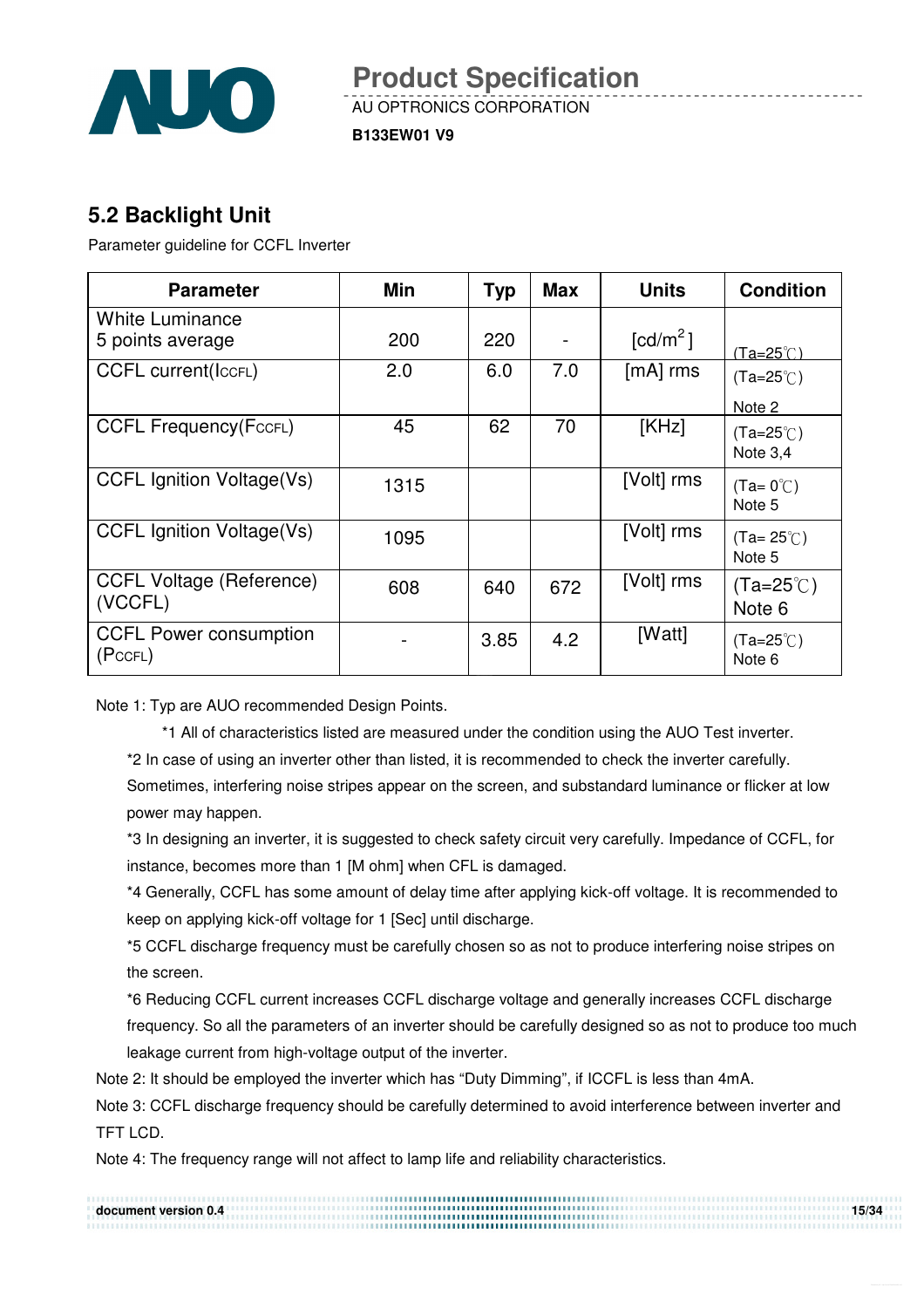

AU OPTRONICS CORPORATION

#### **B133EW01 V9**

Note 5: CCFL inverter should be able to give out a power that has a generating capacity of over 1,430 voltage. Lamp units need 1,400 voltage minimum for ignition.

Note 6: Calculator value for reference (ICCFL×VCCFL=PCCFL)

Note 7: Requirements for a system inverter design, which is intended to have a better display performance, a

**document version 0.4** 16/34

better power efficiency and a more reliable lamp, are following.

It shall help increase the lamp lifetime and reduce leakage current.

- a. The asymmetry rate of the inverter waveform should be less than 10%.
- b. The distortion rate of the waveform should bewithin  $\sqrt{2} \pm 10\%$ .

\* Inverter output waveform had better be more similar to ideal sine wave.



\* Asymmetry rate:  
\n
$$
|I_{p} - I_{-p}| / I_{rms} * 100\%
$$
\n\* Distortion rate  
\n
$$
I_{p} (or I_{-p}) / I_{rms}
$$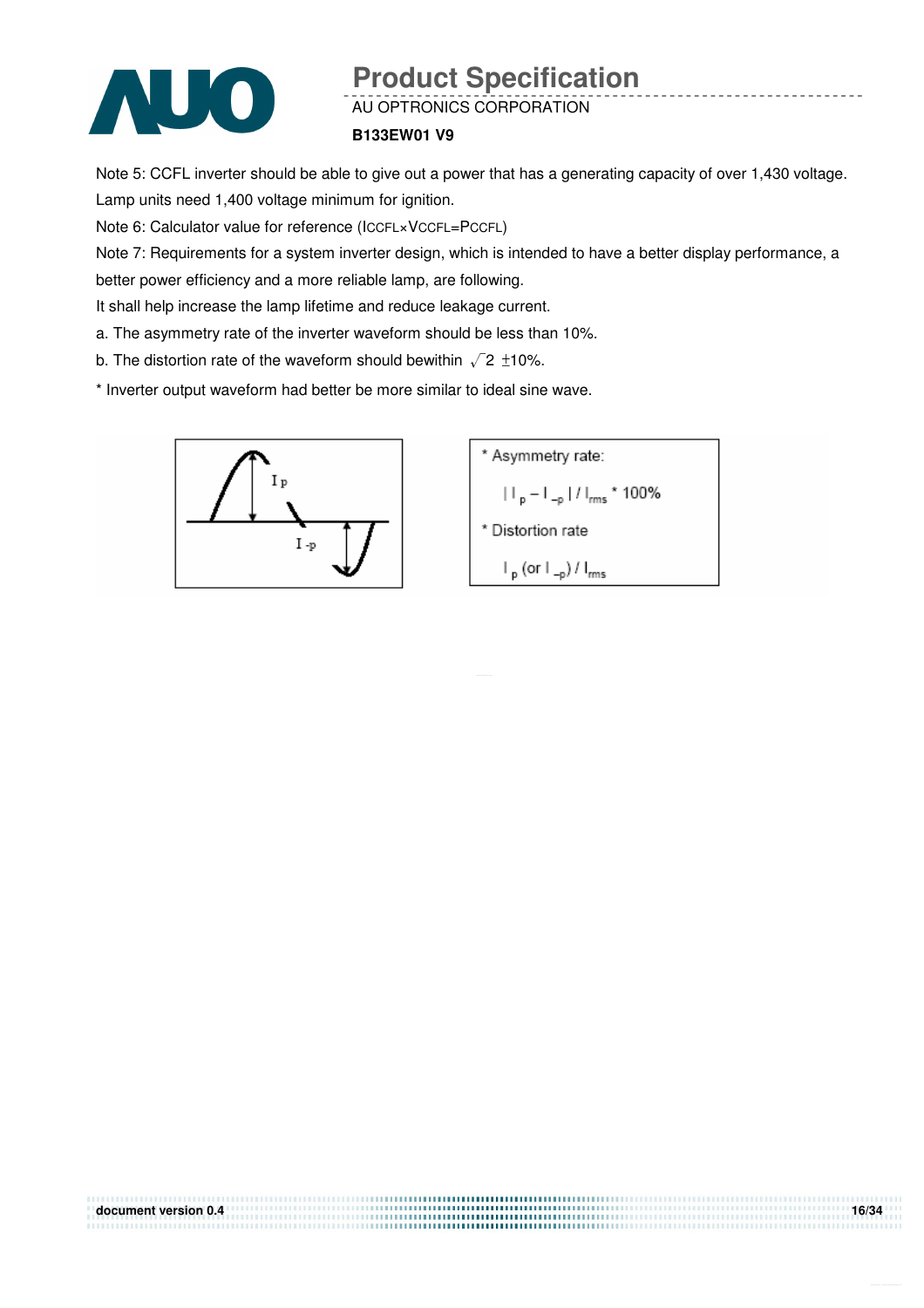

AU OPTRONICS CORPORATION

#### **B133EW01 V9**

# **6. Signal Characteristic**

### **6.1 Pixel Format Image**

Following figure shows the relationship of the input signals and LCD pixel format.

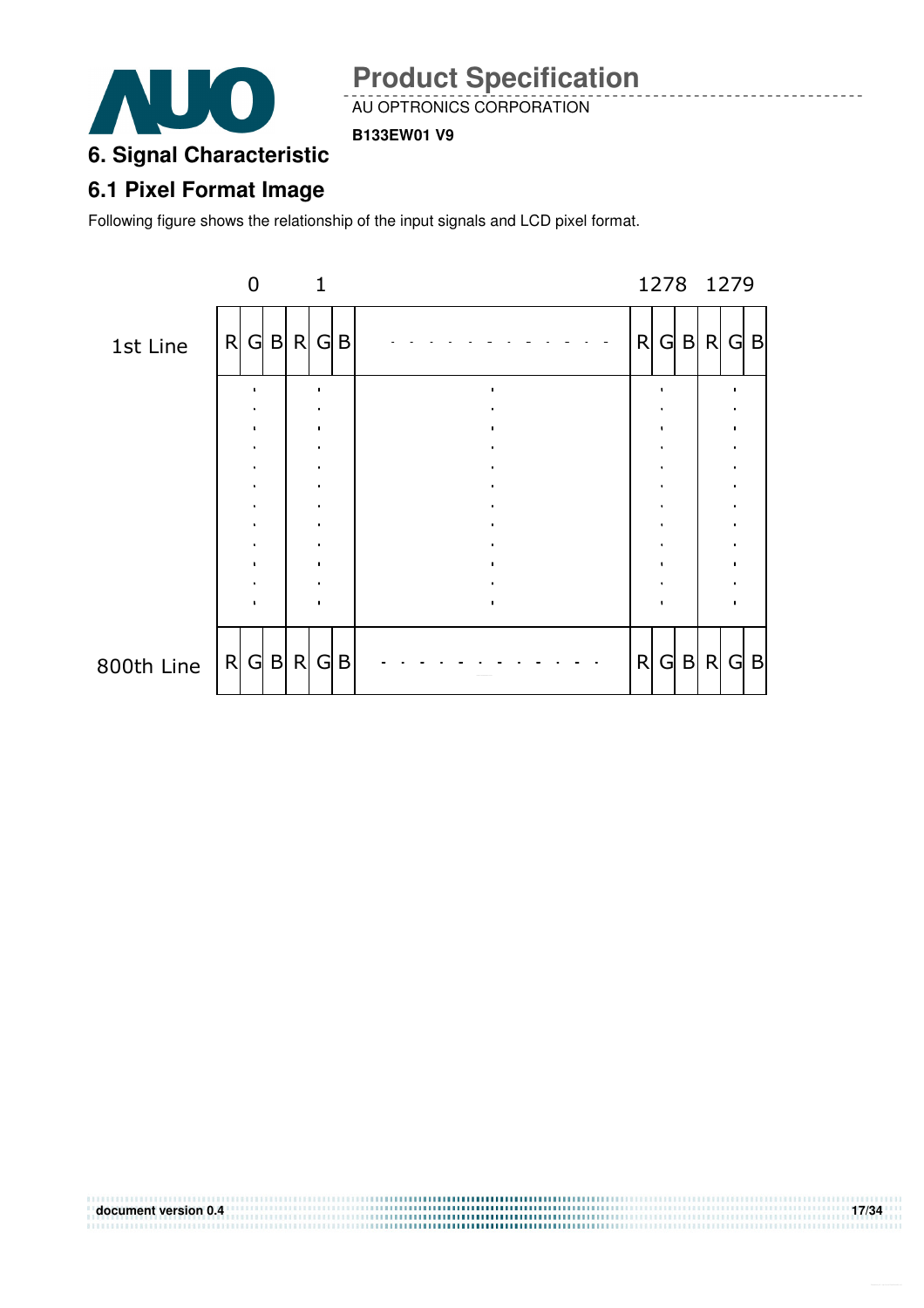

AU OPTRONICS CORPORATION

**B133EW01 V9**

### **6.2 The input data format**



| <b>Signal Name</b>                                                                                       | <b>Description</b>                                                                                                                                       |                                                                                                                                                                                      |
|----------------------------------------------------------------------------------------------------------|----------------------------------------------------------------------------------------------------------------------------------------------------------|--------------------------------------------------------------------------------------------------------------------------------------------------------------------------------------|
| R <sub>5</sub><br>R <sub>4</sub><br>R <sub>3</sub><br>R <sub>2</sub>                                     | Red Data 5 (MSB)<br>Red Data 4<br>Red Data 3<br>Red Data 2                                                                                               | Red-pixel Data<br>Each red pixel's brightness data consists of<br>these 6 bits pixel data.                                                                                           |
| R1<br>R <sub>0</sub>                                                                                     | Red Data 1<br>Red Data 0 (LSB)<br>Red-pixel Data                                                                                                         |                                                                                                                                                                                      |
| G <sub>5</sub><br>G <sub>4</sub><br>G <sub>3</sub><br>G <sub>2</sub><br>G <sub>1</sub><br>G <sub>0</sub> | Green Data 5 (MSB)<br>Green Data 4<br>Green Data 3<br>Green Data 2<br>Green Data 1<br>Green Data 0 (LSB)<br>Green-pixel Data                             | Green-pixel Data<br>Each green pixel's brightness data consists<br>of these 6 bits pixel data.                                                                                       |
| <b>B5</b><br><b>B4</b><br>B <sub>3</sub><br><b>B2</b><br><b>B1</b><br>B <sub>0</sub>                     | Blue Data 5 (MSB)<br><b>Blue Data 4</b><br><b>Blue Data 3</b><br><b>Blue Data 2</b><br><b>Blue Data 1</b><br>Blue Data 0 (LSB)<br><b>Blue-pixel Data</b> | <b>Blue-pixel Data</b><br>Each blue pixel's brightness data consists of<br>these 6 bits pixel data.                                                                                  |
| <b>RxCLKIN</b>                                                                                           | Data Clock                                                                                                                                               | The typical frequency is 68.9 MHZ The<br>signal is used to strobe the pixel data and<br>DE signals. All pixel data shall be valid at<br>the falling edge when the DE signal is high. |
| <b>DE</b>                                                                                                | <b>Display Timing</b>                                                                                                                                    | This signal is strobed at the falling edge of<br>RxCLKIN. When the signal is high, the pixel<br>data shall be valid to be displayed.                                                 |
| <b>VS</b>                                                                                                | <b>Vertical Sync</b>                                                                                                                                     | The signal is synchronized to RxCLKIN.                                                                                                                                               |
| <b>HS</b>                                                                                                | <b>Horizontal Sync</b>                                                                                                                                   | The signal is synchronized to RxCLKIN.                                                                                                                                               |

Note: Output signals from any system shall be low or High-impedance state when VDD is off.

**document version 0.4** 18/34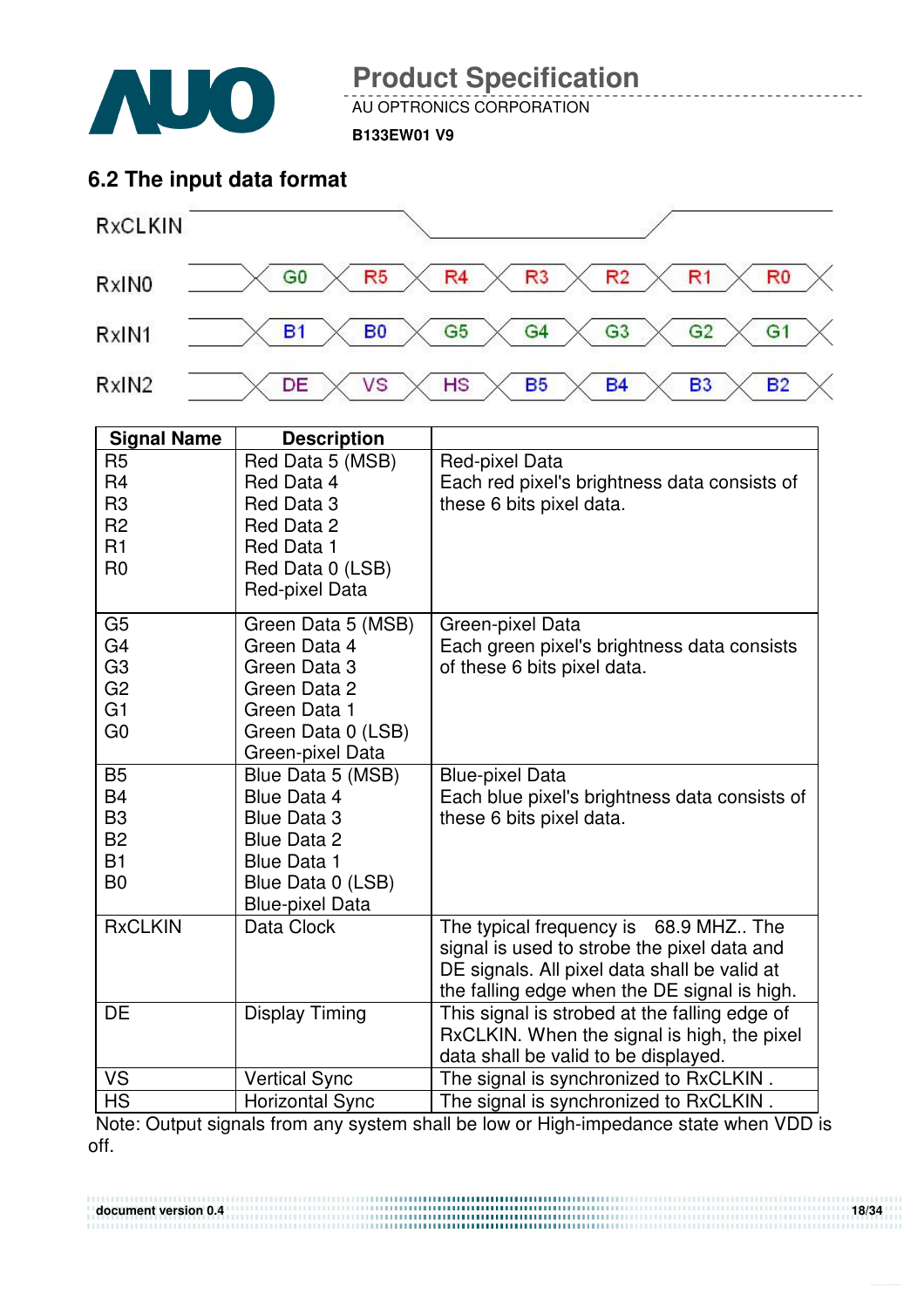

AU OPTRONICS CORPORATION

**B133EW01 V9**

## **6.3 Signal Description/Pin Assignment**

LVDS is a differential signal technology for LCD interface and high speed data transfer device.

| PIN NO                  | Symbol              | Function                                        |  |
|-------------------------|---------------------|-------------------------------------------------|--|
| 1                       | <b>GND</b>          | Ground                                          |  |
| 2                       | <b>VDD</b>          | +3.3V Power Supply                              |  |
| 3                       | <b>VDD</b>          | +3.3V Power Supply                              |  |
| $\overline{\mathbf{4}}$ | $V_{EDID}$          | +3.3V EDID Power                                |  |
| 5                       | <b>NC</b>           | No Connection (Reserve for AUO test)            |  |
| 6                       | CLK <sub>EDID</sub> | <b>EDID Clock Input</b>                         |  |
| 7                       | <b>DATAEDID</b>     | EDID Data Input                                 |  |
| 8                       | RxIN0-              | LVDS differential data input(R0-R5, G0)         |  |
| 9                       | RxIN0+              | LVDS differential data input(R0-R5, G0)         |  |
| 10                      | <b>GND</b>          | Ground                                          |  |
| 11                      | RxIN1-              | LVDS differential data input(G1-G5, B0-B1)      |  |
| 12                      | $RxIN1+$            | LVDS differential data input(G1-G5, B0-B1)      |  |
| 13                      | <b>GND</b>          | Ground                                          |  |
| 14                      | RxIN2-              | LVDS differential data input(B2-B5, HS, VS, DE) |  |
| 15                      | RxIN2+              | LVDS differential data input(B2-B5, HS, VS, DE) |  |
| 16                      | <b>GND</b>          | Ground                                          |  |
| 17                      | RxCLKIN-            | LVDS differential clock input                   |  |
| 18                      | RxCLKIN+            | LVDS differential clock input                   |  |
| 19                      | <b>GND</b>          | Ground                                          |  |
| 20                      | <b>GND</b>          | Ground                                          |  |
| 21                      | <b>NC</b>           | No Connection (Reserve for AUO test)            |  |
| 22                      | <b>NC</b>           | No Connection (Reserve for AUO test)            |  |
| 23                      | <b>NC</b>           | No Connection (Reserve for AUO test)            |  |
| 24                      | <b>NC</b>           | No Connection (Reserve for AUO test)            |  |
| 25                      | <b>NC</b>           | No Connection (Reserve for AUO test)            |  |
| 26                      | <b>NC</b>           | No Connection (Reserve for AUO test)            |  |
| 27                      | <b>NC</b>           | No Connection (Reserve for AUO test)            |  |
| 28                      | <b>NC</b>           | No Connection (Reserve for AUO test)            |  |
| 29                      | <b>NC</b>           | No Connection (Reserve for AUO test)            |  |
| 30                      | <b>NC</b>           | No Connection (Reserve for AUO test)            |  |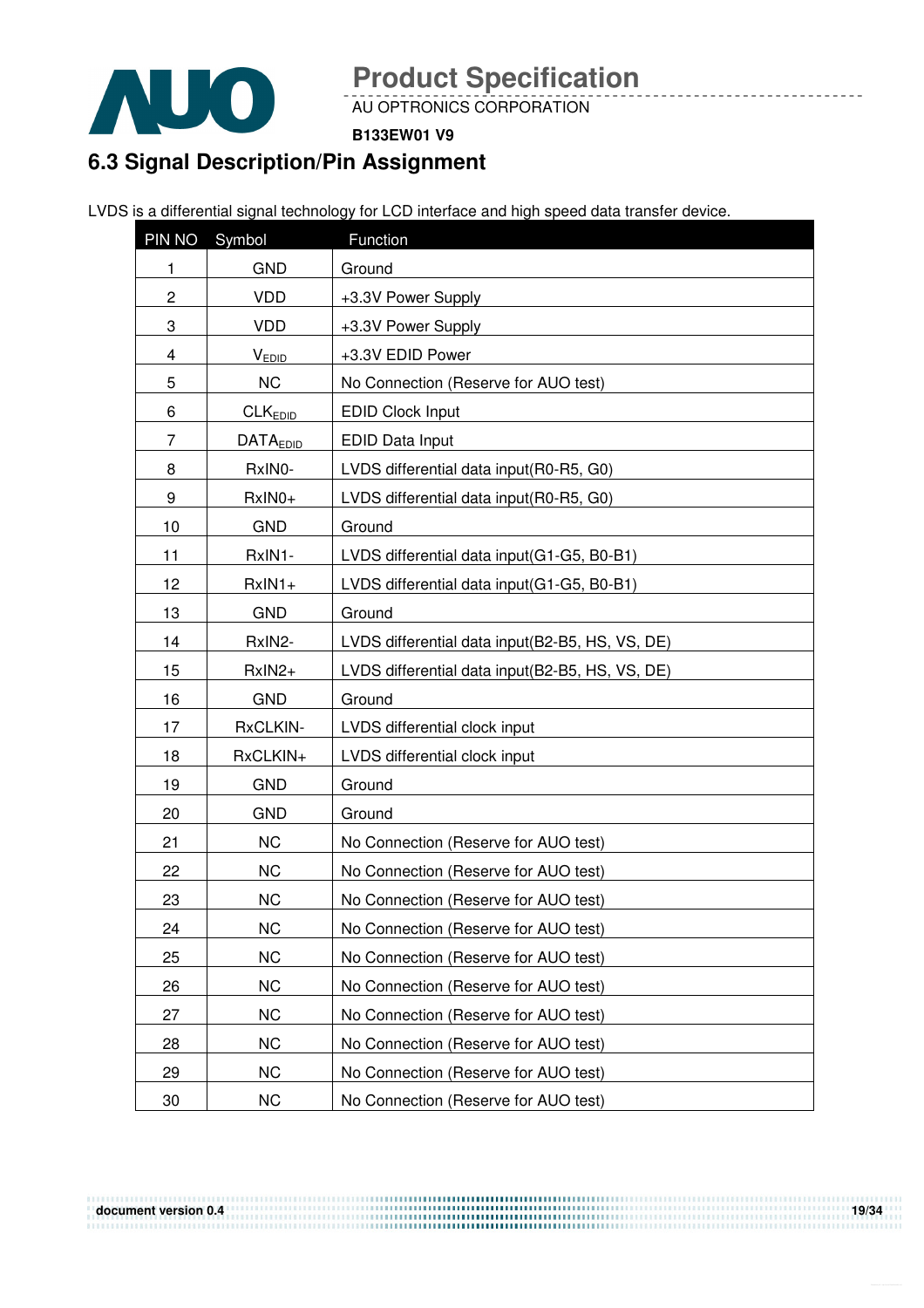

AU OPTRONICS CORPORATION

**B133EW01 V9**

Note1: Start from right side



Note2: Input signals shall be low or High-impedance state when VDD is off.

| document version 0.4 | 20/34 |
|----------------------|-------|
|                      |       |
|                      |       |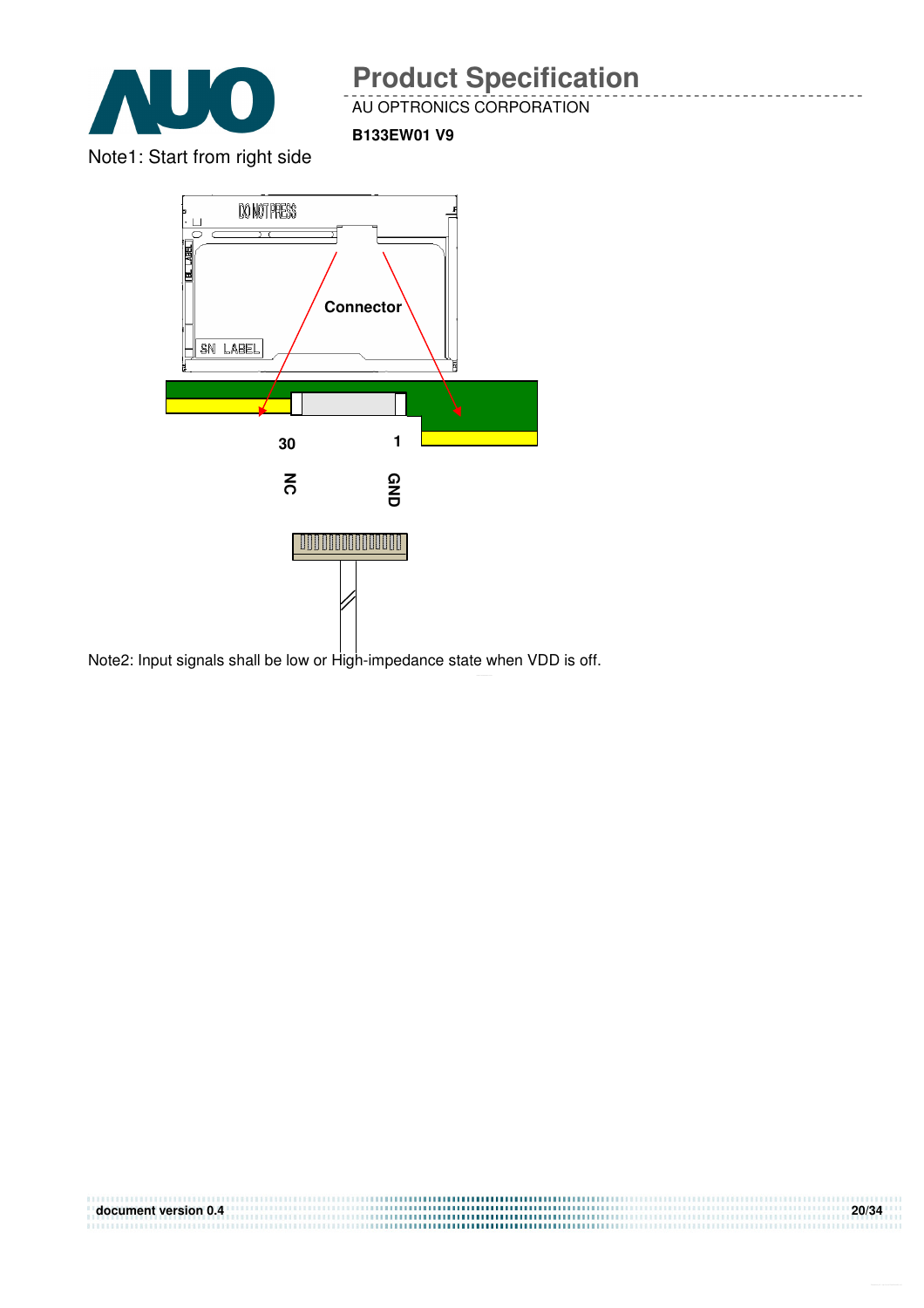

AU OPTRONICS CORPORATION

**B133EW01 V9**

### **6.4.1 Timing Characteristics**

Basically, interface timings should match the 1280x800 /60Hz manufacturing guide line timing.

| <b>Parameter</b>  |          | Symbol                     | Min.                         | Typ. | Max.                     | <b>Unit</b>      |
|-------------------|----------|----------------------------|------------------------------|------|--------------------------|------------------|
| <b>Frame Rate</b> |          | $\overline{\phantom{0}}$   | 50                           | 60   | $\overline{\phantom{0}}$ | Hz               |
| Clock frequency   |          | $1/\top_{Clock}$           | 50                           | 71.1 | 80                       | <b>MHz</b>       |
|                   | Period   | $T_{\rm V}$                | 803                          | 823  | 832                      |                  |
| Vertical          | Active   | T <sub>VD</sub>            | $\qquad \qquad \blacksquare$ | 800  |                          | $T_{Line}$       |
| Section           | Blanking | $T_{VB}$                   | 3                            | 23   | 32                       |                  |
|                   | Period   | $T_{\rm H}$                | 1302                         | 1440 | 1700                     |                  |
| Horizontal        | Active   | $\mathsf{T}_{\mathsf{HD}}$ | $\overline{\phantom{a}}$     | 1280 |                          | $T_{\sf{Clock}}$ |
| Section           | Blanking | $\mathsf{T}_{\mathsf{HB}}$ | 22                           | 160  | 420                      |                  |

Note : DE mode only

### **6.4.2 Timing diagram**

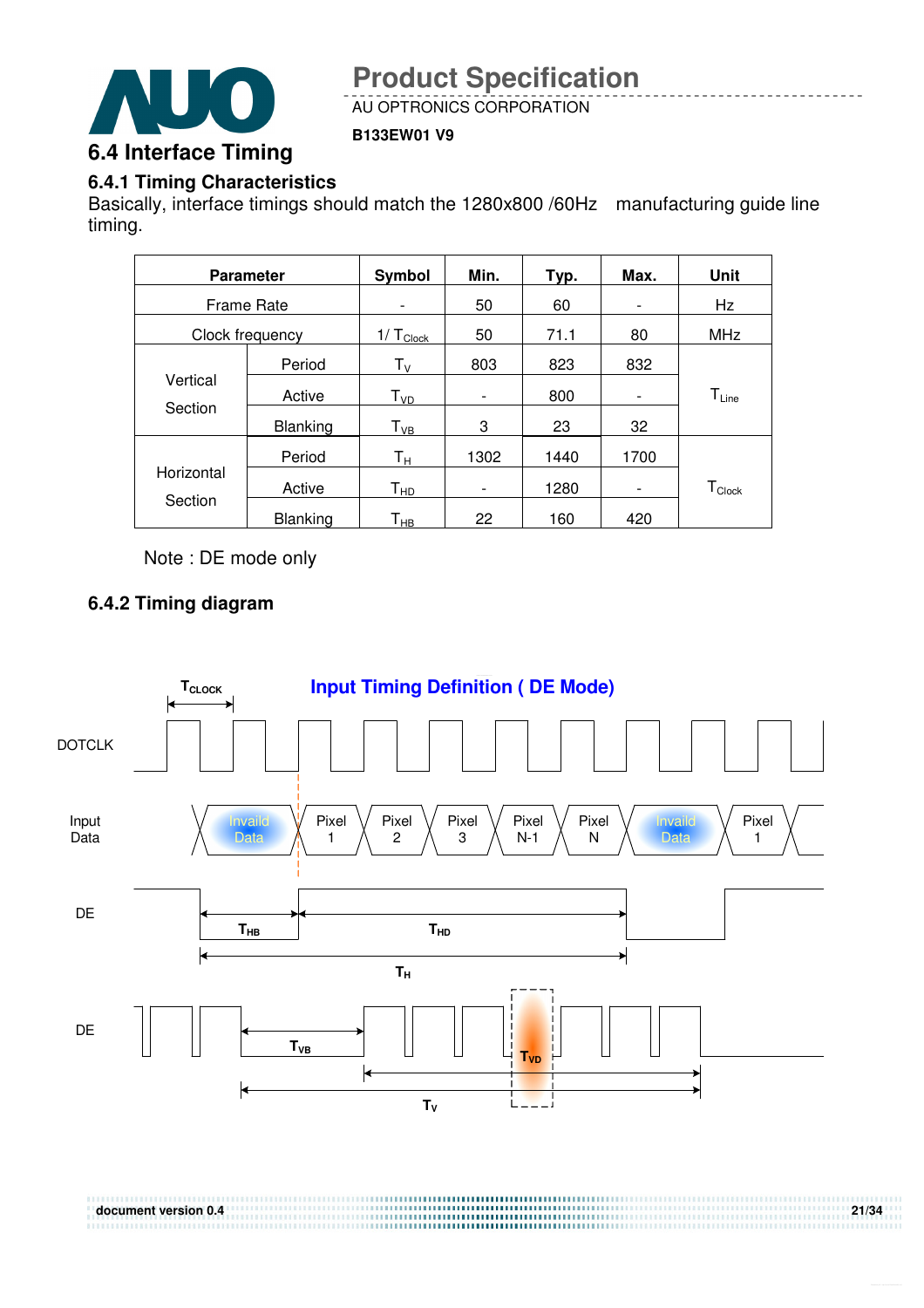

AU OPTRONICS CORPORATION

#### **B133EW01 V9**

#### **6.5 Power ON/OFF Sequence**

VDD power and lamp on/off sequence is as follows. Interface signals are also shown in the chart. Signals from any system shall be Hi-Z state or low level when VDD is off.



#### **Power Sequence Timing**

|                  |      | <b>Value</b> |      |              |
|------------------|------|--------------|------|--------------|
| <b>Parameter</b> | Min. | Typ.         | Max. | <b>Units</b> |
| T1               | 0.5  |              | 10   | (ms)         |
| T <sub>2</sub>   | 0    |              | 50   | (ms)         |
| T <sub>3</sub>   | 0    |              | 50   | (ms)         |
| T <sub>4</sub>   | 400  |              |      | (ms)         |
| T <sub>5</sub>   | 200  |              |      | (ms)         |
| T <sub>6</sub>   | 200  |              |      | (ms)         |
|                  | 0    |              | 10   | (ms)         |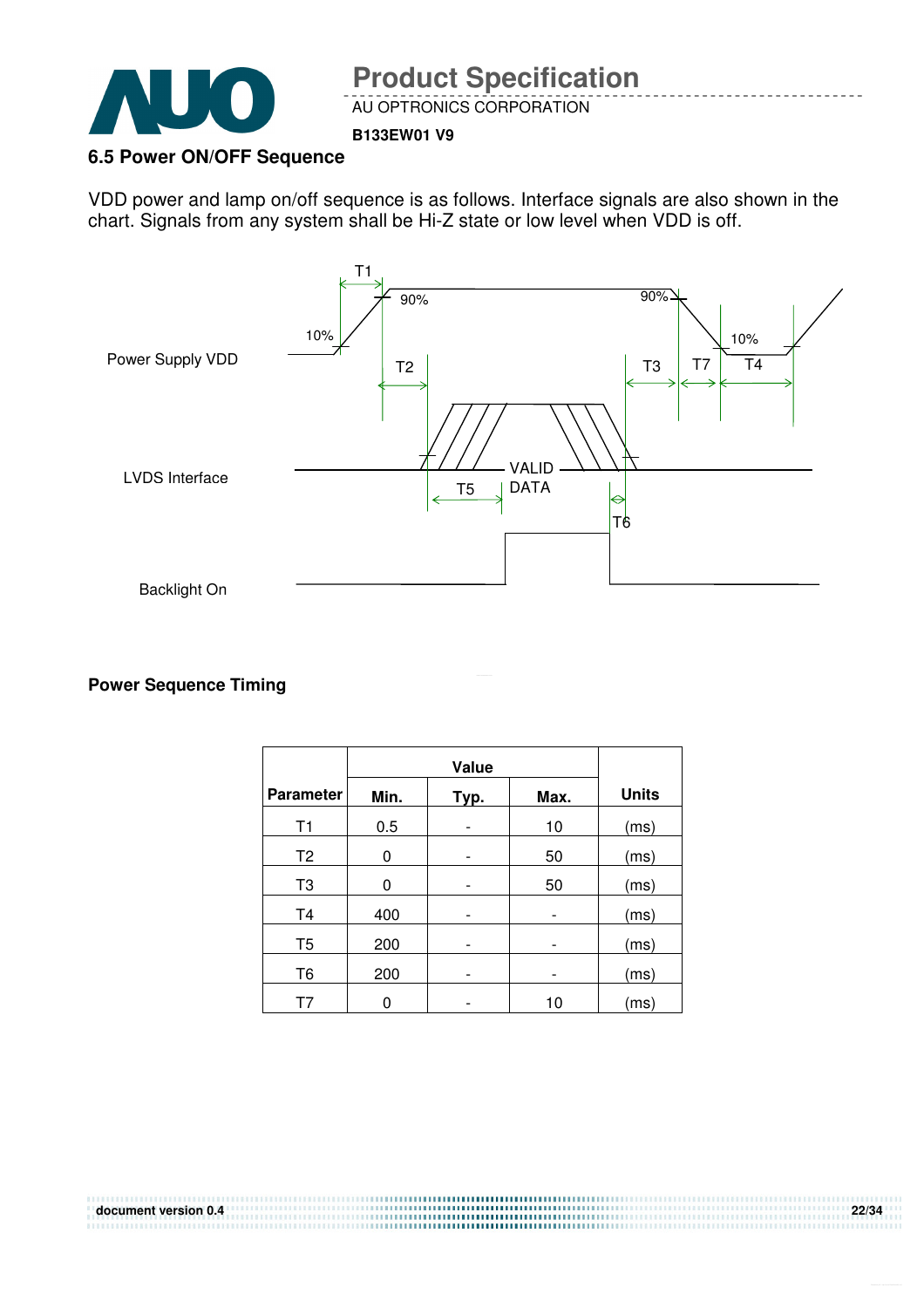

**B133EW01 V9**

## **7. Connector Description**

Physical interface is described as for the connector on module.

These connectors are capable of accommodating the following signals and will be following components.

### **7.1 TFT LCD Module**

| <b>Connector Name / Designation</b> | <b>For Signal Connector</b>                               |
|-------------------------------------|-----------------------------------------------------------|
| Manufacturer                        | HRS or compatible                                         |
| Type / Part Number                  | HRS, MDF76KBW-30S-1H or equivalent                        |
| <b>Mating Housing/Part Number</b>   | MDF76KBW-30S-1H or equivalent - Locking type<br>connector |

### **7.2 Backlight Unit**

Physical interface is described as for the connector on module.

These connectors are capable of accommodating the following signals and will be following components.

| <b>Connector Name / Designation</b> | <b>For Lamp Connector</b> |
|-------------------------------------|---------------------------|
| Manufacturer                        | <b>JST</b>                |
| Type / Part Number                  | <b>BHSR-02VS-1</b>        |
| Mating Type / Part Number           | SM02B-BHSS-1-TB           |

### **7.3 Signal for Lamp connector**

| Pin# | Cable color | <b>Signal Name</b> |
|------|-------------|--------------------|
|      | Red         | Lamp High Voltage  |
|      | White       | Lamp Low Voltage   |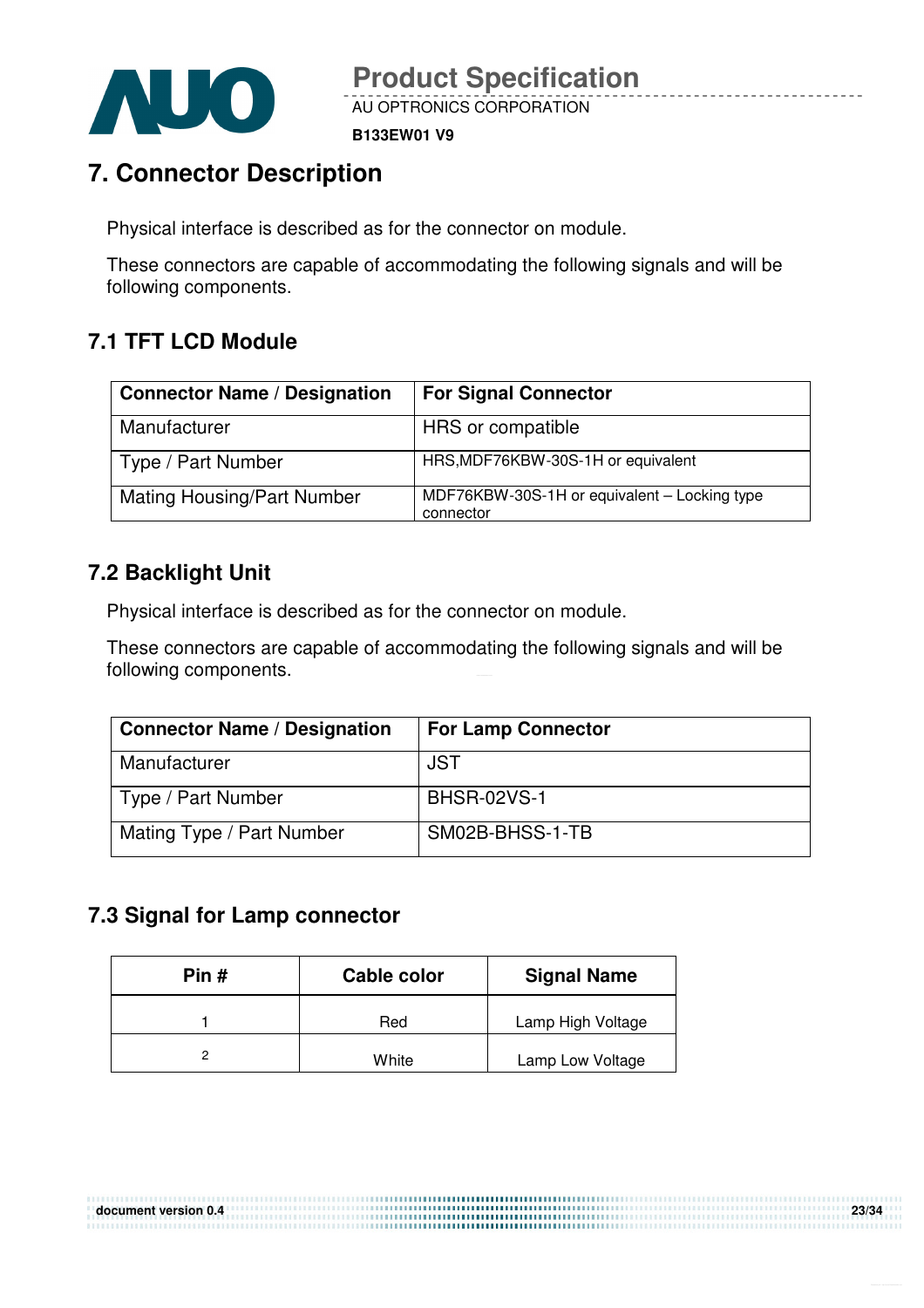

AU OPTRONICS CORPORATION

**B133EW01 V9**

## **8. Vibration and Shock Test**

### **8.1 Vibration Test**

**Test Spec:** 

- **•** Test method: Non-Operation
- Acceleration: 1.5G, sine wave
- Frequency: 10 500Hz Random
- Sweep: 30 Minutes each Axis (X, Y, Z)

### **8.2 Shock Test Spec:**

#### **Test Spec:**

- **•** Test method: Non-Operation
- Acceleration: 200 G, Half sine wave
- Active time: 2 ms
- Pulse: X, Y, Z .one time for each side

| document version 0.4 | 24/34 |
|----------------------|-------|
|                      |       |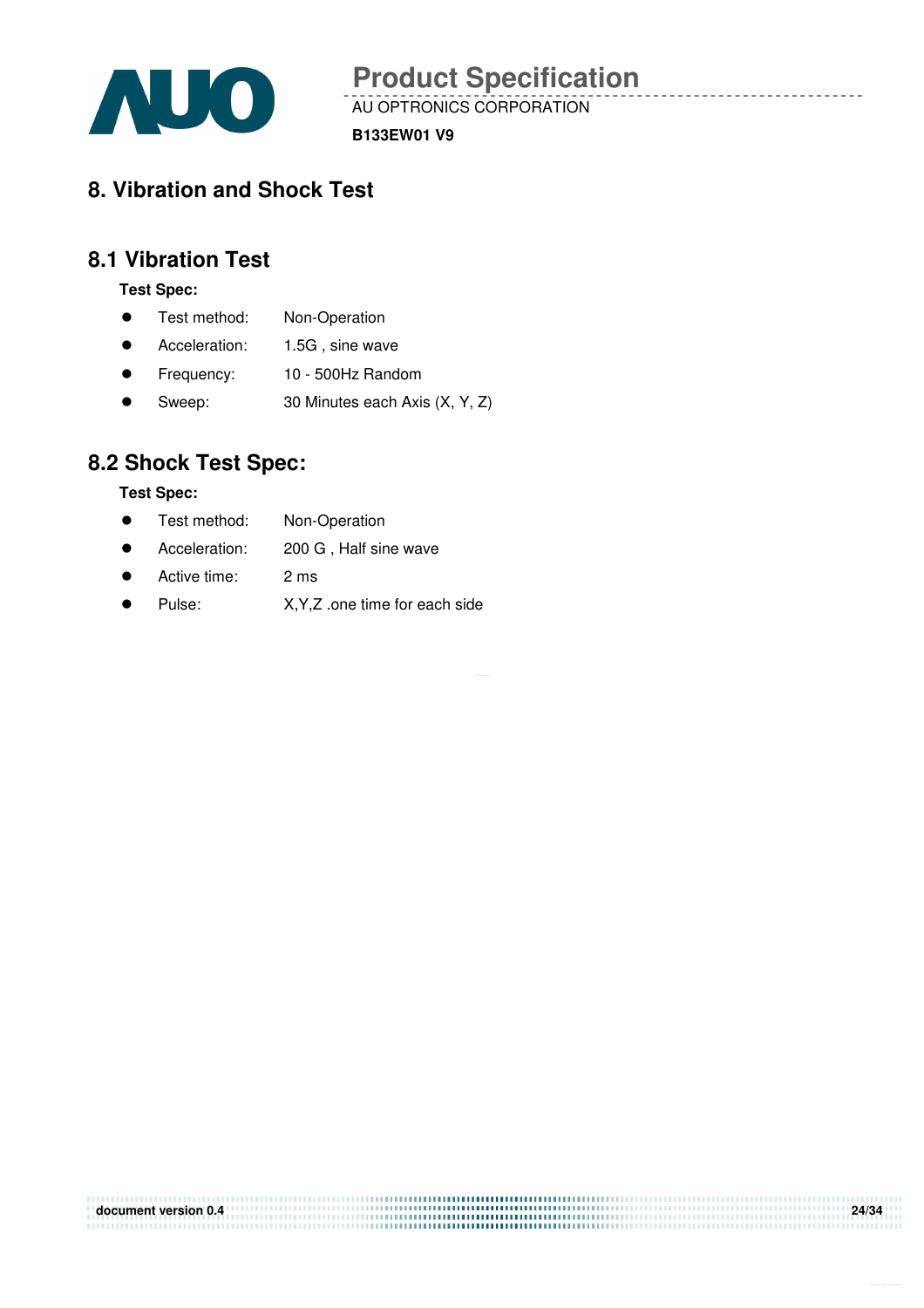

AU OPTRONICS CORPORATION

**B133EW01 V9**

### **9. Reliability**

| <b>Items</b>                             | <b>Required Condition</b>                                                                                       |        |
|------------------------------------------|-----------------------------------------------------------------------------------------------------------------|--------|
| Temperature<br><b>Humidity Bias</b>      | 40℃/90%,300Hr                                                                                                   |        |
| <b>High Temperature</b><br>Operation     | 60℃/Dry,300Hr                                                                                                   |        |
| Low Temperature<br>Operation             | $0^\circ\text{C}$ ,300Hr                                                                                        |        |
| On/Off Test                              | 25℃, ON/30 sec. OFF/30sec., 10,000 cycles)                                                                      |        |
| <b>Hot Storage</b>                       | 60℃/35% RH ,250 hours                                                                                           |        |
| <b>Cold Storage</b>                      | -20℃/50% RH ,250 hours                                                                                          |        |
| <b>Thermal Shock Test  </b>              | -20°C/30 min ,60°C/30 min 100 cycles                                                                            |        |
| <b>Hot Start Test</b>                    | 50°C/1 Hr min. power on/off per 5 minutes, 5 times                                                              |        |
| <b>Cold Start Test</b>                   | $0^{\circ}$ C/1 Hr min. power on/off per 5 minutes, 5 times                                                     |        |
| <b>Shock Test</b><br>(Non-Operating)     | 200G, 2ms, Half-sine wave                                                                                       |        |
| <b>Vibration Test</b><br>(Non-Operating) | Sine-wave vibration, 1.5 G zero-to-peak, 10 to 500 Hz,<br>30 mins in each of three mutually perpendicular axes. |        |
| <b>ESD</b>                               | Contact :<br>$±8$ KV/ operation<br>Air :<br>±15KV / operation                                                   | Note 1 |
| Room temperature<br>Test                 | $25^{\circ}$ C, 2000 hours, Operating with loop pattern                                                         |        |

Note1: According to EN61000-4-2 , ESD class B: Some performance degradation allowed. No data lost

. Self-recoverable. No hardware failures.

Note2: CCFL Life time: 10,000 hours minimum under normal module usage.

Note3: MTBF (Excluding the CCFL): 30,000 hours with a confidence level 90%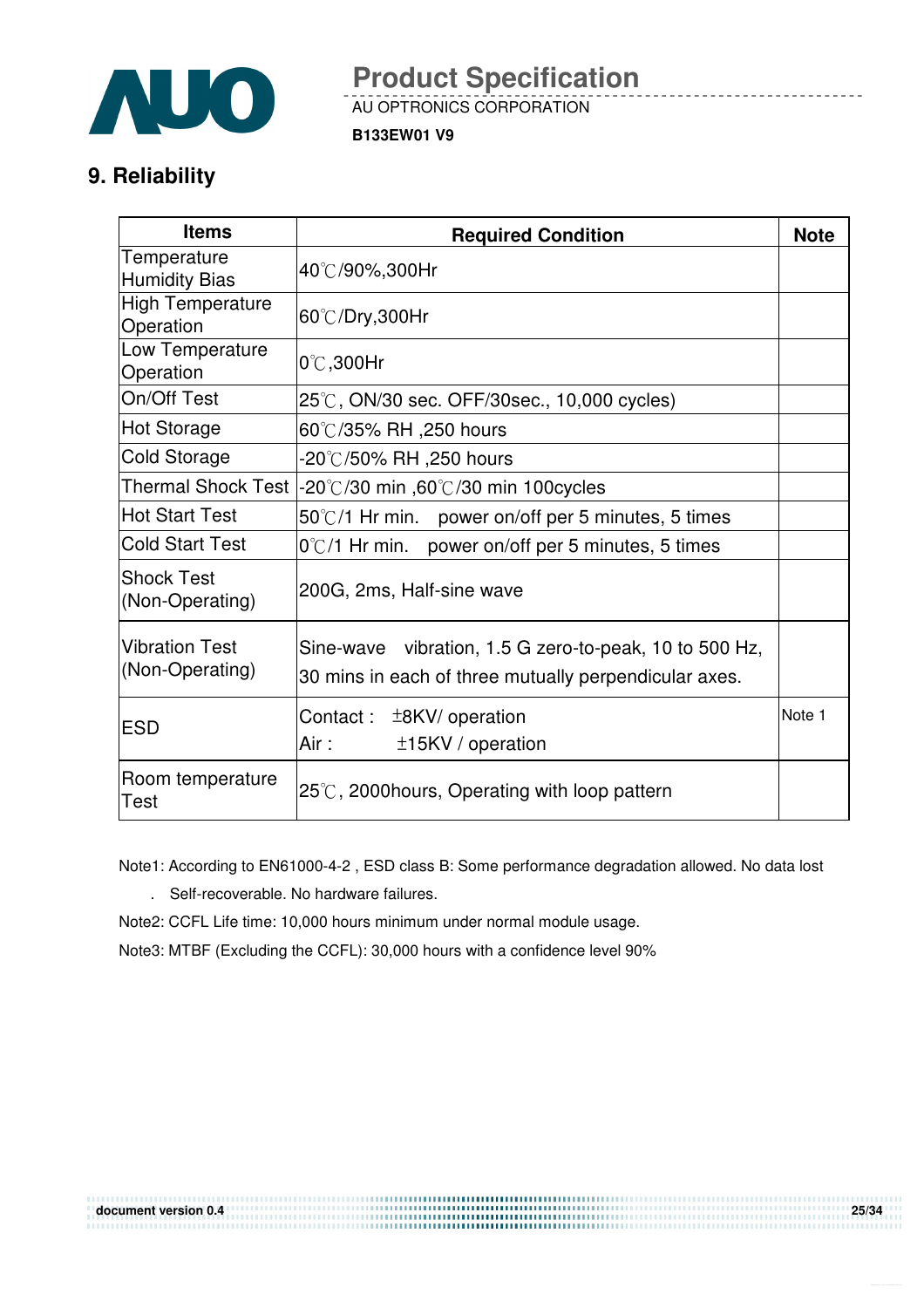

AU OPTRONICS CORPORATION

**B133EW01 V9 10. Mechanical Characteristics** 

### **10.1 LCM Outline Dimension**



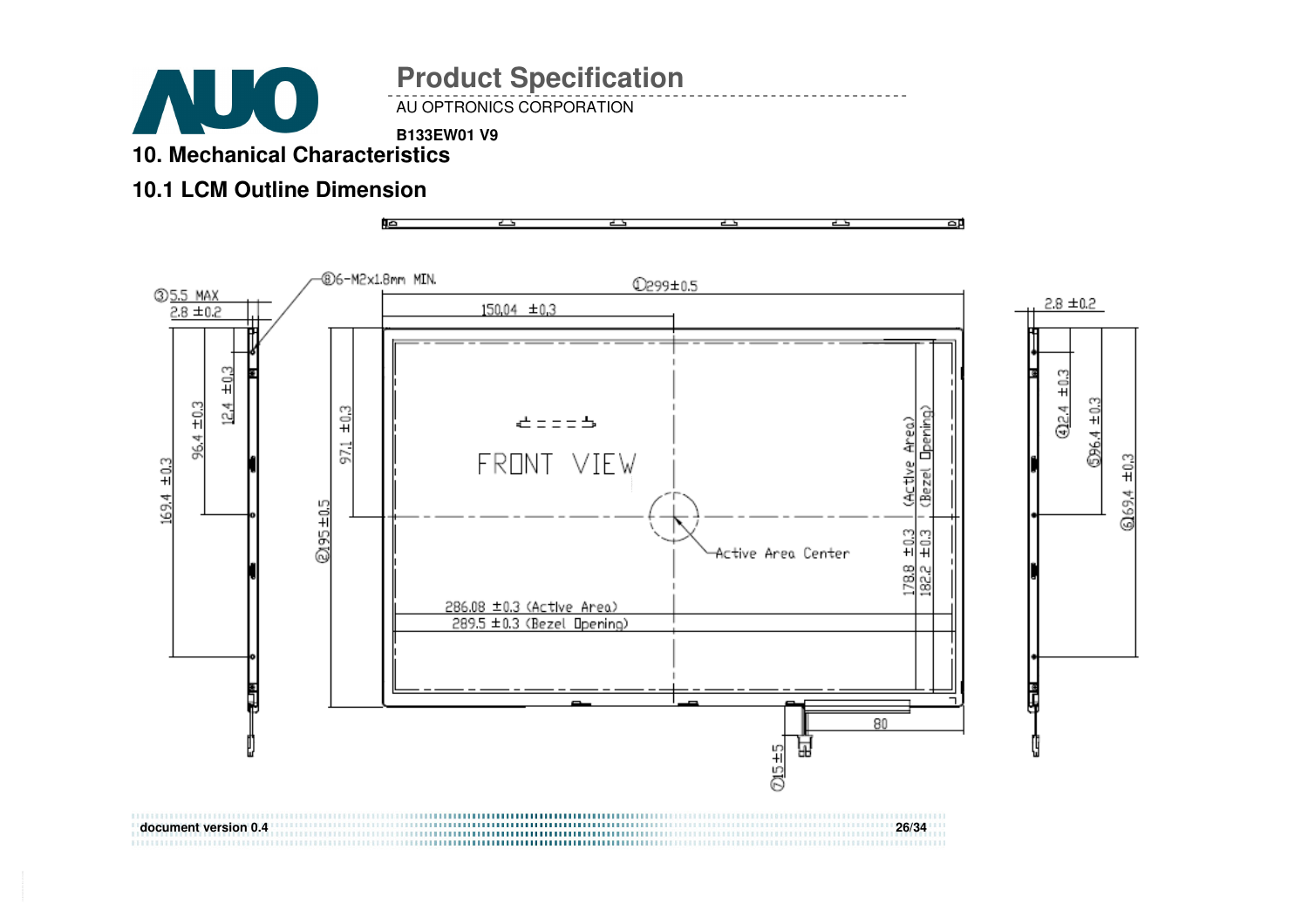

AU OPTRONICS CORPORATION

#### **B133EW01 V9**

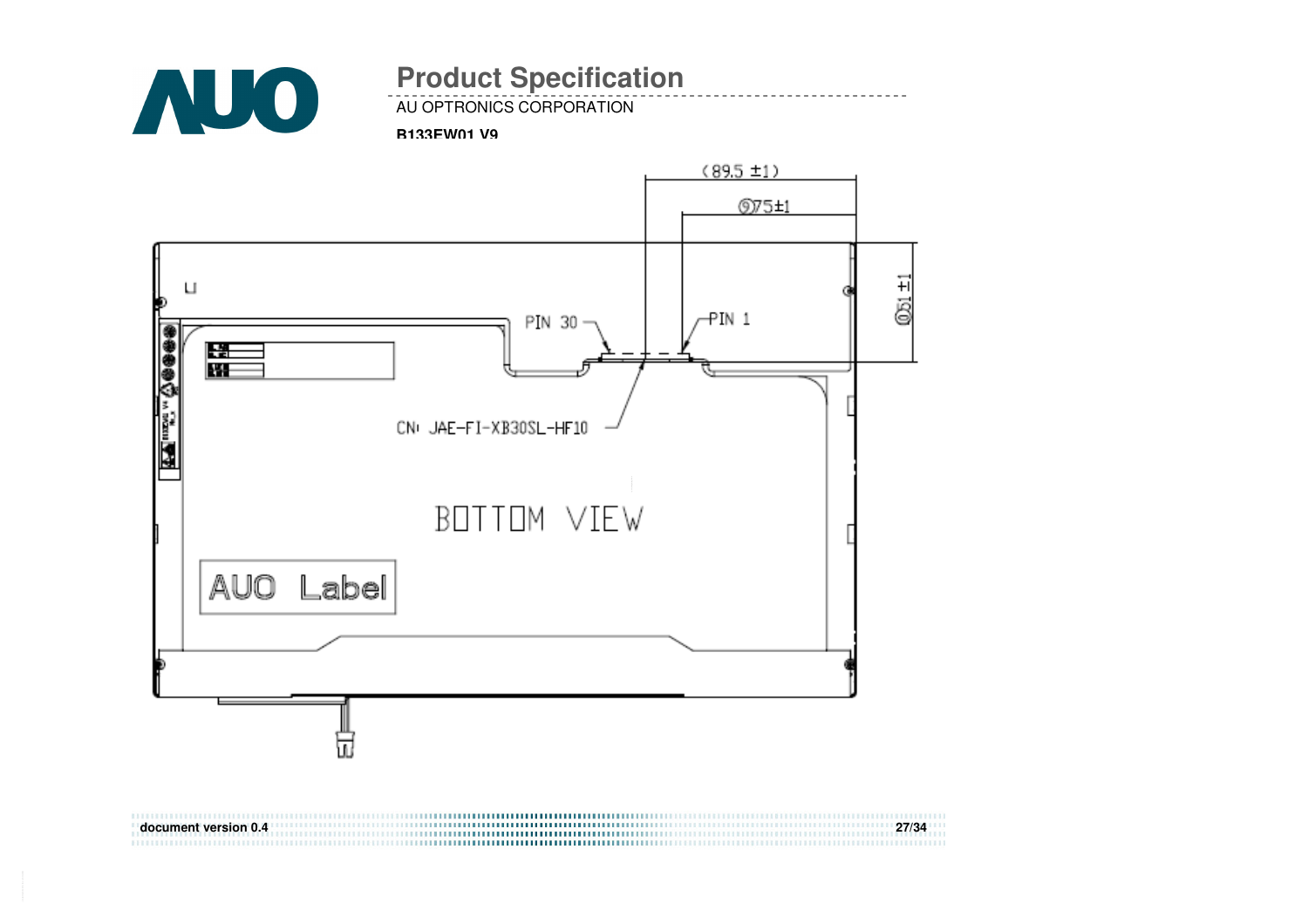

AU OPTRONICS CORPORATION **Product Specification** 

**B133EW01 V9**

### **10.2 Screw Hole Depth and Center Position**

Screw hole maximum depth, from side surface =2.0 mm (See drawing)

Screw hole center location, from front surface =  $2.8 \pm 0.2$ mm (See drawing) Screw Torque: Maximum 2.1 kgf-cm



**document version 0.4 28/34**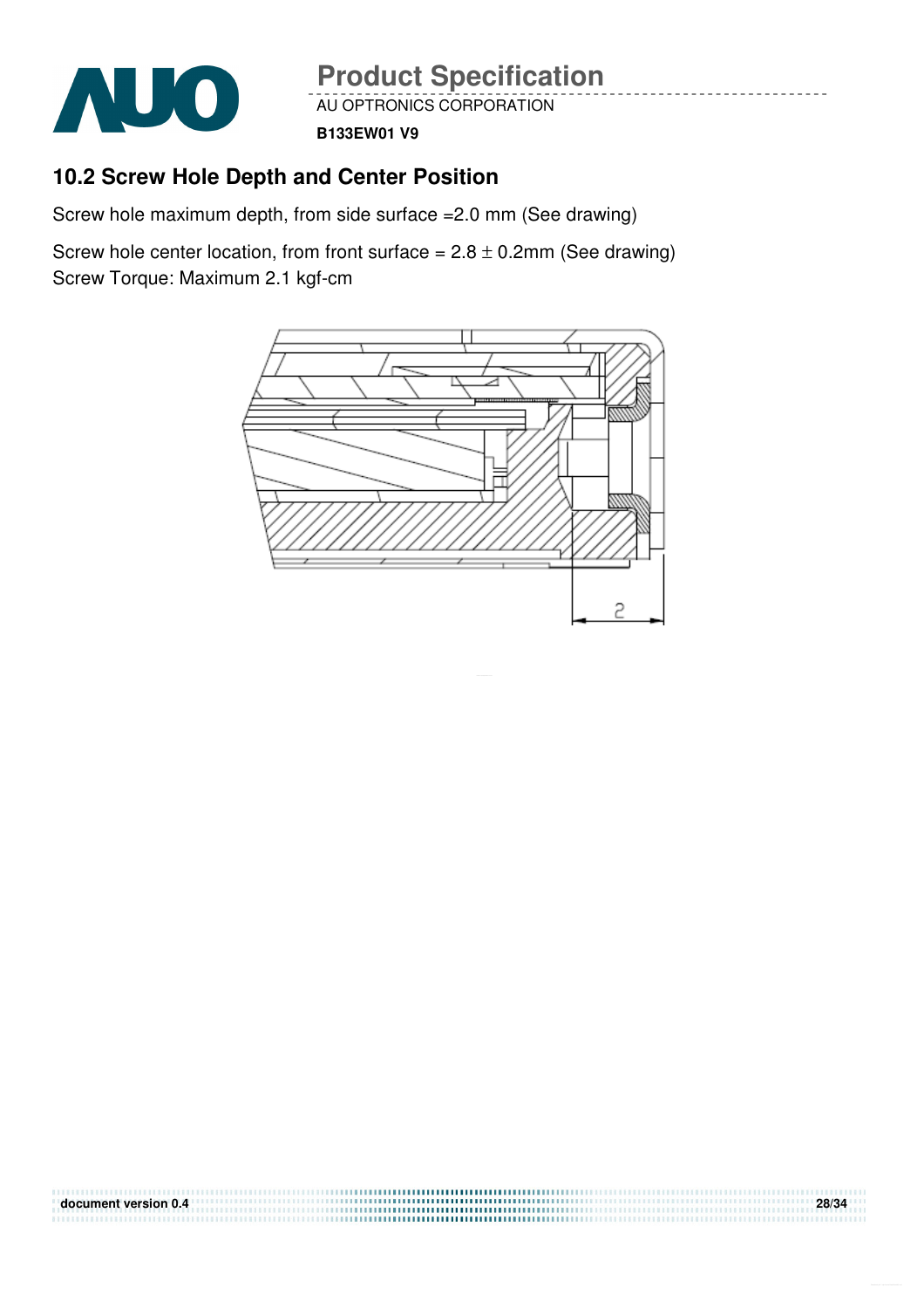

AU OPTRONICS CORPORATION **Product Specification** 

**B133EW01 V9**

**11. Shipping and Package** 

## **11.1 Shipping Label Format** Manufactured 08/03<br>Model No:B133EW01<br>Limited Warranty  $V.9 \n\begin{array}{l}\n\text{C} \n\end{array}$  Us 04XX ( $\begin{array}{l}\n\text{C} \n\end{array}$  204356 Þb MADE IN CHINA (81) **RoHS** H/W·NA  $FM·1$

### **11.2 Definition of customer PPID Label and Revision Code**

**Please refer to the Dell Part identification Label Specification, Number:13190**

| <b>Build Name(s):</b>   | <b>PPID Revision Code(s):</b> |
|-------------------------|-------------------------------|
| Sub System Test (SST)   |                               |
| Working Sample (WS)     | X00, X01, X02, , X0n          |
| ENG <sub>2</sub>        |                               |
| Product Test (PT)       |                               |
| Engineering Sample (ES) | X10, X11, X12, , X1n          |
| ENG <sub>3</sub>        |                               |
| System Test (ST)        |                               |
| Customer Sample (CS)    | X20, X21, X22,  X2n           |
| ENG <sub>4</sub>        |                               |
| X-Build (XB)            |                               |
| Mass Production (MP)    | A00, A01, A02,  A0n           |
| ENG <sub>5</sub>        |                               |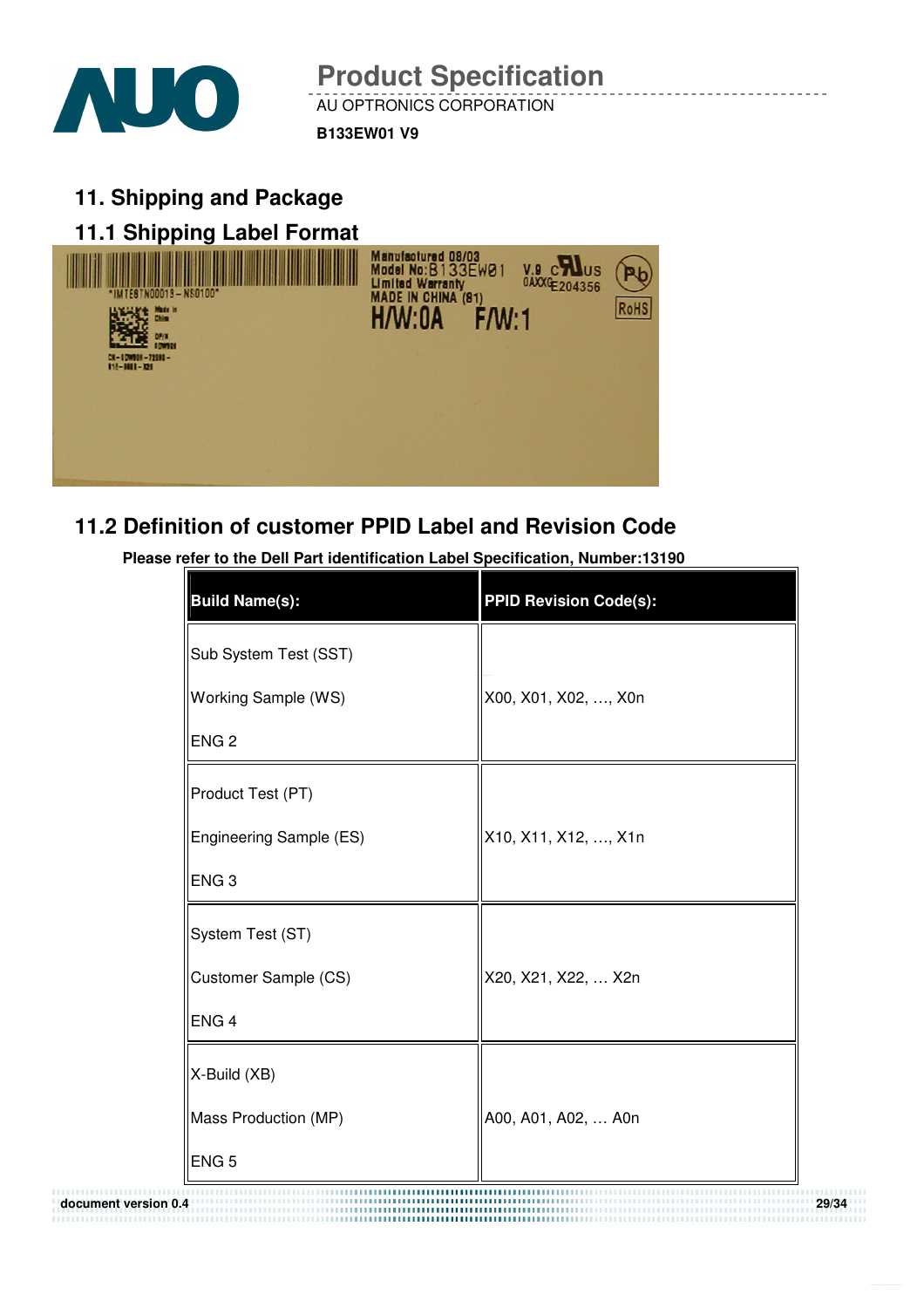

AU OPTRONICS CORPORATION **Product Specification** 

**B133EW01 V9**

### **11.2. Carton package**



## **11.3 Shipping package of palletizing**

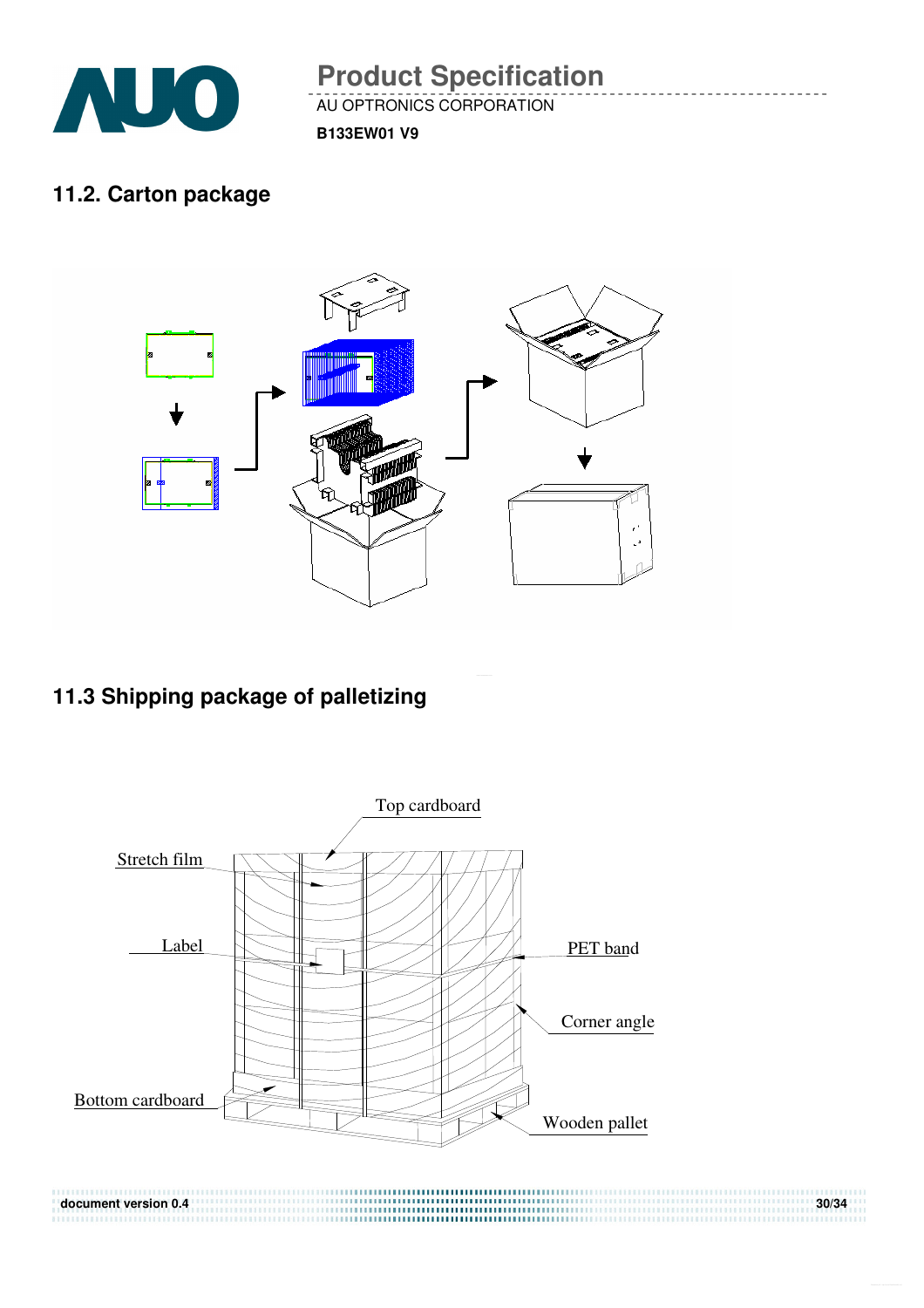

AU OPTRONICS CORPORATION

**B133EW01 V9**

### **12. Appendix: EDID description**

| <b>Byte</b>    | <b>Field Name and Comments</b>                                          | <b>Value</b>   | <b>Value</b> | <b>Value</b> |
|----------------|-------------------------------------------------------------------------|----------------|--------------|--------------|
| (hex)          |                                                                         | (hex)          | (binary)     | (DEC)        |
| $\mathbf 0$    | Header                                                                  | 00             | 00000000     | 0            |
| $\mathbf{1}$   | Header                                                                  | <b>FF</b>      | 11111111     | 255          |
| $\overline{2}$ | Header                                                                  | <b>FF</b>      | 11111111     | 255          |
| 3              | Header                                                                  | FF             | 11111111     | 255          |
| $\overline{4}$ | Header                                                                  | FF             | 11111111     | 255          |
| 5              | Header                                                                  | FF             | 11111111     | 255          |
| 6              | Header                                                                  | FF             | 11111111     | 255          |
| $\overline{7}$ | <b>Header</b>                                                           | 00             | 00000000     | $\mathbf{0}$ |
| 8              | EISA manufacture $code = 3$ Character ID                                | 06             | 00000110     | 6            |
| 9              | EISA manufacture code (Compressed ASCII)                                | <b>AF</b>      | 10101111     | 175          |
| 0A             | Panel Supplier Reserved - Product Code                                  | 24             | 00100100     | 36           |
| 0 <sub>B</sub> | Panel Supplier Reserved - Product Code                                  | 14             | 00010100     | 20           |
|                | $\overline{('0"]}$ if<br>LCD module Serial No - Preferred but Optional  |                |              |              |
| OC             | not used)                                                               | 00             | 00000000     | 0            |
|                | $("0"$ if<br>LCD module Serial No - Preferred but Optional              |                |              |              |
| 0 <sub>D</sub> | not used)<br>$("0"$ if<br>LCD module Serial No - Preferred but Optional | 00             | 00000000     | $\mathbf{0}$ |
| 0E             | not used)                                                               | 00             | 00000000     | 0            |
|                | $("0"$ if<br>LCD module Serial No - Preferred but Optional              |                |              |              |
| 0F             | not used)                                                               | 00             | 00000000     | $\mathbf 0$  |
| 10             | Week of manufacture                                                     | 01             | 00000001     | 1            |
| 11             | Year of manufacture                                                     | 10             | 00010000     | 16           |
| 12             | EDID structure version $# = 1$                                          | 01             | 00000001     | 1            |
| 13             | EDID revision $# = 3$                                                   | 03             | 00000011     | 3            |
| 14             | Video I/P definition = Digital I/P (80h)                                | 80             | 10000000     | 128          |
| 15             | Max H image size (Rounded to cm)                                        | 1D             | 00011101     | 29           |
| 16             | Max V image size (Rounded to cm)                                        | 12             | 00010010     | 18           |
|                | Display gamma = $(gamma \times 100)$ -100 =<br>Example:                 |                |              |              |
| 17             | $(2.2 \times 100) - 100 = 120$                                          | 78             | 01111000     | 120          |
|                | Feature support ( no DPMS, Active off, RGB, timing BLK)                 |                |              |              |
| 18             | 1)                                                                      | 0A             | 00001010     | 10           |
| 19             | Red/Green Low bit (RxRy/GxGy)                                           | 1C             | 00011100     | 28           |
| 1A             | Blue/White Low bit (BxBy/WxWy)                                          | F <sub>5</sub> | 11110101     | 245          |
| 1B             | <b>Red X</b><br>$Rx = 0.$                                               | 97             | 10010111     | 151          |
| 1 <sup>C</sup> | Red Y<br>$Ry = 0$ .                                                     | 58             | 01011000     | 88           |
| 1D             | Green X<br>$Rx = 0$ .                                                   | 50             | 01010000     | 80           |
| 1E             | Green Y<br>$\mathsf{R}\mathsf{y} = \mathsf{0}.$                         | 8E             | 10001110     | 142          |

**document version 0.4** 31/34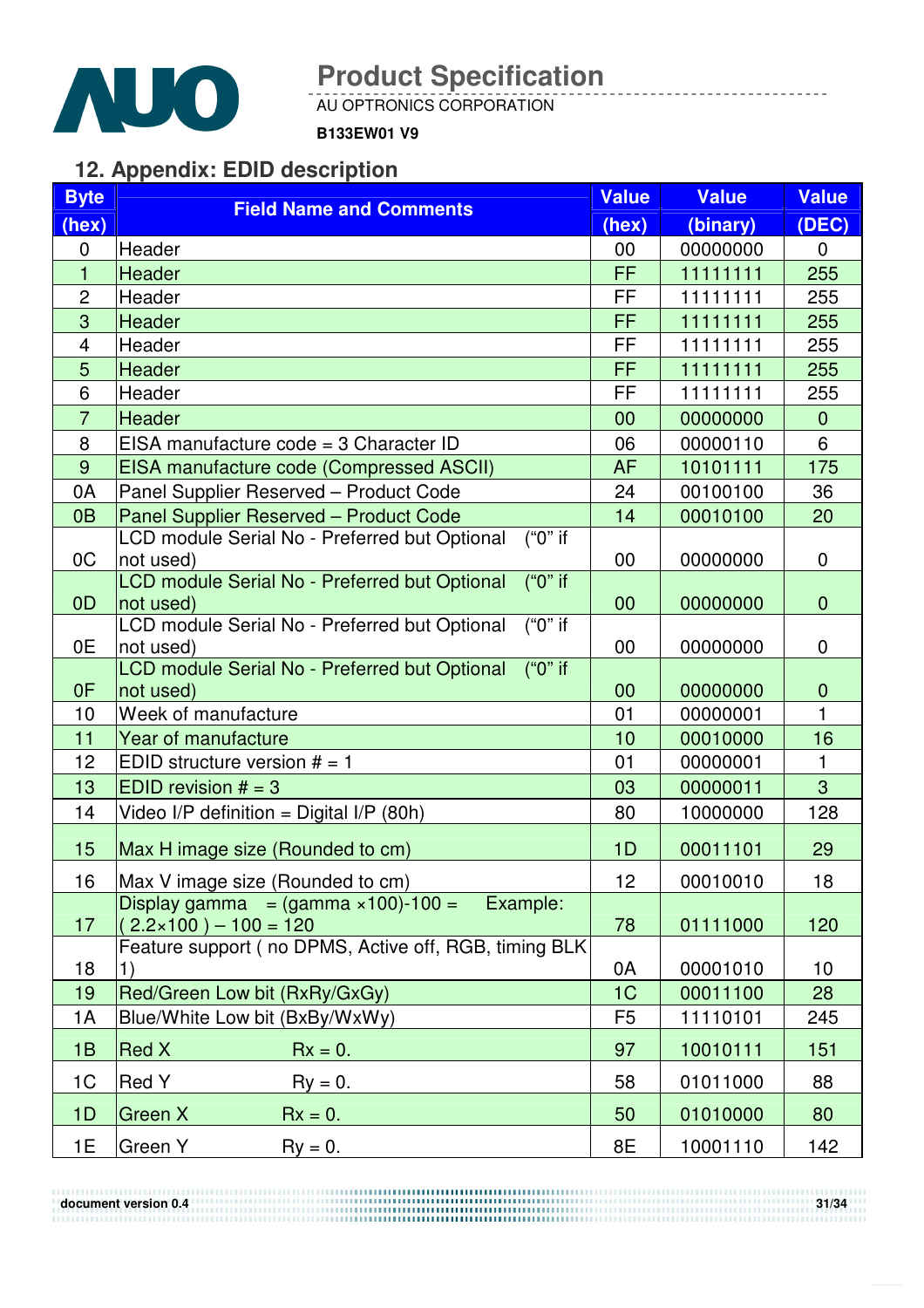

AU OPTRONICS CORPORATION

#### **B133EW01 V9**

| 1F                            | <b>Blue X</b><br>$Rx = 0$ .                                                 | 27             | 00100111 | 39             |
|-------------------------------|-----------------------------------------------------------------------------|----------------|----------|----------------|
| 20                            | <b>Blue Y</b><br>$\mathsf{R}y = 0.$                                         | 27             | 00100111 | 39             |
| 21                            | White X<br>$Rx = 0.$                                                        | 50             | 01010000 | 80             |
| 22                            | <b>White Y</b><br>$Ry = 0$ .                                                | 54             | 01010100 | 84             |
| 23                            | Established timings 1 (00h if not used)                                     | 00             | 00000000 | $\overline{0}$ |
| 24                            | Established timings 2 (00h if not used)                                     | 00             | 00000000 | $\mathbf 0$    |
| 25                            | Manufacturer's timings<br>(00h if not used)                                 | 00             | 00000000 | $\overline{0}$ |
| 26                            | Standard timing ID1<br>(01h if not used)                                    | 01             | 00000001 | 1              |
| 27                            | <b>Standard timing ID1</b><br>(01h if not used)                             | 01             | 00000001 | 1              |
| 28                            | Standard timing ID2<br>(01h if not used)                                    | 01             | 00000001 | 1              |
| 29                            | <b>Standard timing ID2</b><br>(01h if not used)                             | 01             | 00000001 | $\overline{1}$ |
| 2A                            | Standard timing ID3<br>(01h if not used)                                    | 01             | 00000001 | 1              |
| 2B                            | <b>Standard timing ID3</b><br>(01h if not used)                             | 01             | 00000001 | $\mathbf{1}$   |
| 2C                            | Standard timing ID4<br>(01h if not used)                                    | 01             | 00000001 | 1              |
| 2D                            | <b>Standard timing ID4</b><br>(01h if not used)                             | 01             | 00000001 | $\overline{1}$ |
| 2E                            | Standard timing ID5<br>(01h if not used)                                    | 01             | 00000001 | 1              |
| 2F                            | <b>Standard timing ID5</b><br>(01h if not used)                             | 01             | 00000001 | $\mathbf 1$    |
| 30                            | Standard timing ID6<br>(01h if not used)                                    | 01             | 00000001 | $\mathbf{1}$   |
| 31                            | <b>Standard timing ID6</b><br>(01h if not used)                             | 01             | 00000001 | 1              |
| 32                            | Standard timing ID7<br>(01h if not used)                                    | 01             | 00000001 | 1              |
| 33                            | Standard timing ID7<br>(01h if not used)                                    | 01             | 00000001 | $\mathbf{1}$   |
| 34                            | Standard timing ID8<br>(01h if not used)                                    | 01             | 00000001 | 1              |
| 35                            | <b>Standard timing ID8</b><br>(01h if not used)                             | 01             | 00000001 | $\mathbf{1}$   |
| 36                            | Pixel Clock/10,000<br>(LSB)                                                 | C <sub>7</sub> | 11000111 | 199            |
| 37                            | Pixel Clock/10,000<br>(MSB)                                                 | 1B             | 00011011 | 27             |
| 38                            | Horizontal Active = pixels<br>(lower 8 bits)                                | 00             | 00000000 | 0              |
| 39                            | Horizontal Blanking $(Thbp) = 320$ pixels<br>(lower 8 bits)                 | A <sub>0</sub> | 10100000 | 160            |
| 3A                            | Horizontal Active/Horizontal blanking (Thbp)<br>(upper4:4 bits)             | 50             | 01010000 | 80             |
| 3B                            | Vertical Active $=$<br>lines                                                | 20             | 00100000 | 32             |
| 3C                            | Vertical Blanking $(Tvbp) =$ lines (DE Blanking typ. for<br>DE only panels) | 17             | 00010111 | 23             |
| 3D                            | Vertical Active: Vertical Blanking (Tvbp)<br>(upper4:4 bits)                | 30             | 00110000 | 48             |
| 3E                            | Horizontal Sync, Offset (Thfp) = pixels                                     | 30             | 00110000 | 48             |
| 3F                            | Horizontal Sync, Pulse Width = pixels                                       | 20             | 00100000 | 32             |
| 40                            | Vertical Sync, Offset (Tvfp) =<br>Sync Width $=$<br>lines                   | 36             | 00110110 | 54             |
| 32/34<br>document version 0.4 |                                                                             |                |          |                |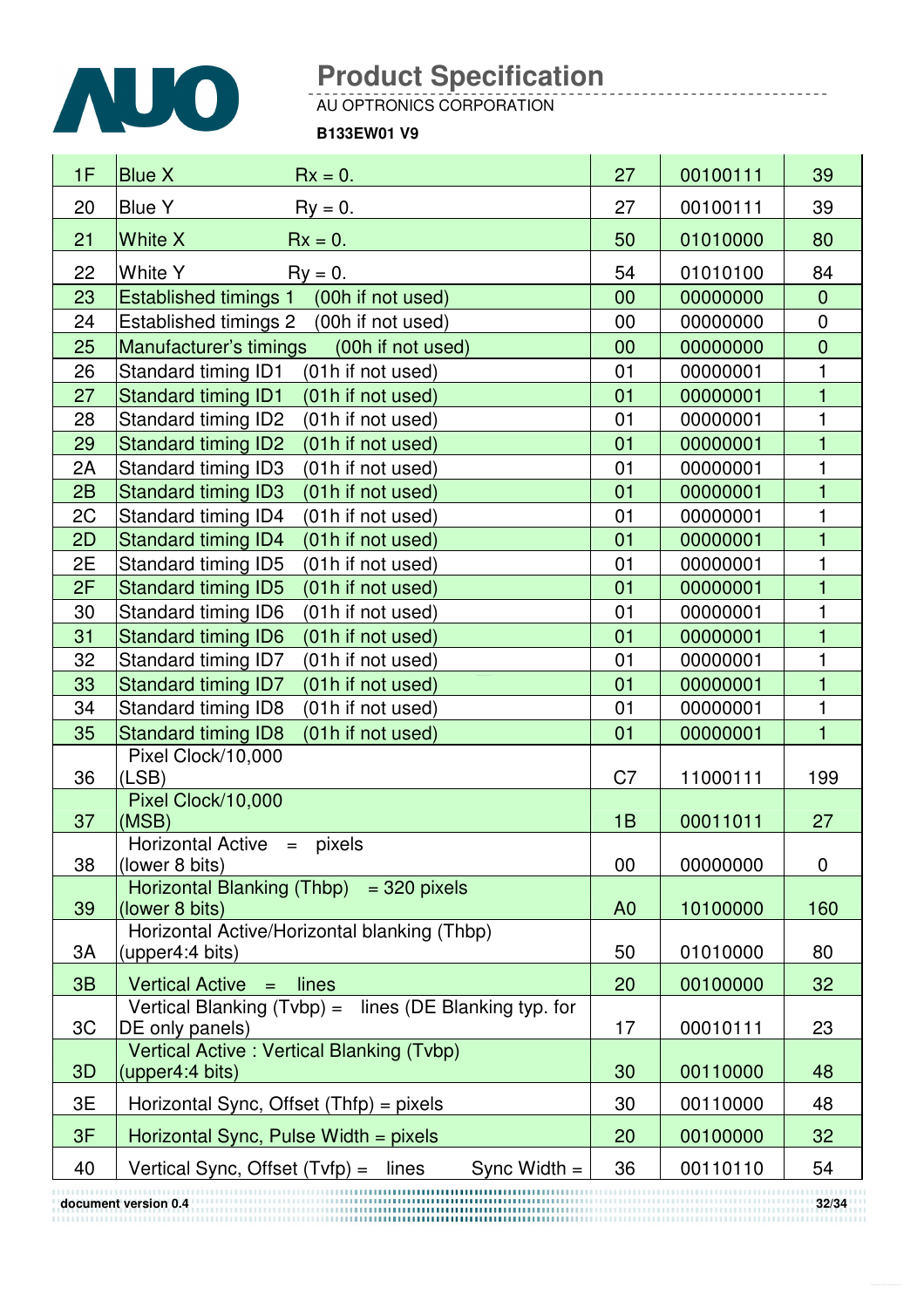

AU OPTRONICS CORPORATION

**B133EW01 V9**

|                                                             | lines                                                                          |                |          |                |
|-------------------------------------------------------------|--------------------------------------------------------------------------------|----------------|----------|----------------|
| 41                                                          | Horizontal Vertical Sync Offset/Width upper 2 bits                             | 00             | 00000000 | $\overline{0}$ |
| 42                                                          | Horizontal Image Size =                                                        | 22             | 00100010 | 34             |
| 43                                                          | Vertical image Size =                                                          | <b>B4</b>      | 10110100 | 180            |
| 44                                                          | Horizontal Image Size / Vertical image size                                    | 10             | 00010000 | 16             |
| 45                                                          | Horizontal Border = $0$ (Zero for Notebook LCD)                                | 00             | 00000000 | $\overline{0}$ |
| 46                                                          | (Zero for Notebook LCD)<br>Vertical Border = $0$                               | 00             | 00000000 | 0              |
|                                                             | Non-interlaced, Normal, no stereo, Separate sync, H/V                          |                |          |                |
|                                                             | pol Negatives, DE only note: LSB is set to "1" if panel                        |                |          |                |
| 47                                                          | is DE-timing only. H/V can be ignored.                                         | 19             | 00011001 | 25             |
|                                                             | Pixel Clock/10,000                                                             |                |          |                |
| 48                                                          | (LSB)<br>Pixel Clock/10,000                                                    | 26             | 00100110 | 38             |
| 49                                                          | (MSB)                                                                          | 17             | 00010111 | 23             |
|                                                             | Horizontal Active $=$ xxxx pixels                                              |                |          |                |
| 4A                                                          | (lower 8 bits)                                                                 | 00             | 00000000 | 0              |
|                                                             | Horizontal Blanking $(Thbp)$ = xxxx pixels                                     |                |          |                |
| 4 <sub>B</sub>                                              | (lower 8 bits)                                                                 | A <sub>0</sub> | 10100000 | 160            |
|                                                             | Horizontal Active/Horizontal blanking (Thbp)                                   |                |          |                |
| 4C                                                          | (upper4:4 bits)                                                                | 50             | 01010000 | 80             |
| 4D                                                          | Vertical Active $=$ xxxx lines                                                 | 20             | 00100000 | 32             |
| 4E                                                          | Vertical Blanking (Tvbp) = xxxx lines (DE Blanking typ.<br>for DE only panels) | 17             | 00010111 | 23             |
|                                                             | Vertical Active: Vertical Blanking (Tvbp)                                      |                |          |                |
| 4F                                                          | (upper4:4 bits)                                                                | 30             | 00110000 | 48             |
| 50                                                          | Horizontal Sync, Offset $(Thfp) =$ xxxx pixels                                 | 30             | 00110000 | 48             |
| 51                                                          | Horizontal Sync, Pulse Width $=$ xxxx pixels                                   | 20             | 00100000 | 32             |
| 52                                                          | Vertical Sync, Offset $(Tvfp) = xx$ lines<br><b>Sync Width</b><br>= xx lines   | 36             | 00110110 | 54             |
| 53                                                          | Horizontal Vertical Sync Offset/Width upper 2 bits                             | $00\,$         | 00000000 | $\overline{0}$ |
| 54                                                          | Horizontal Image Size = xxx mm                                                 | 22             | 00100010 | 34             |
| 55                                                          | Vertical image Size = xxx mm                                                   | <b>B4</b>      | 10110100 | 180            |
| 56                                                          | Horizontal Image Size / Vertical image size                                    | 10             | 00010000 | 16             |
| 57                                                          | Horizontal Border = $0$ (Zero for Notebook LCD)                                | 00             | 00000000 | $\overline{0}$ |
| 58                                                          | Vertical Border = $0$<br>(Zero for Notebook LCD)                               | 00             | 00000000 | 0              |
|                                                             | Example: 00, 01, 02,<br>Module "A" Revision =                                  |                |          |                |
| 59                                                          | 03, etc.                                                                       | 00             | 00000000 | $\mathbf 0$    |
| 5A                                                          | Flag                                                                           | 00             | 00000000 | $\mathbf 0$    |
| 5B                                                          | Flag                                                                           | 00             | 00000000 | $\overline{0}$ |
| 5C                                                          | Flag                                                                           | 00             | 00000000 | 0              |
| 5D                                                          | <b>Dummy Descriptor</b>                                                        | <b>FE</b>      | 11111110 | 254            |
| <b>5E</b>                                                   | Flag                                                                           | 00             | 00000000 | 0              |
| 5F                                                          | Dell P/N 1 <sup>st</sup> Character                                             | 58             | 01011000 | 88             |
| 33/34<br>document version 0.4<br>,,,,,,,,,,,,,,,,,,,,,,,,,, |                                                                                |                |          |                |